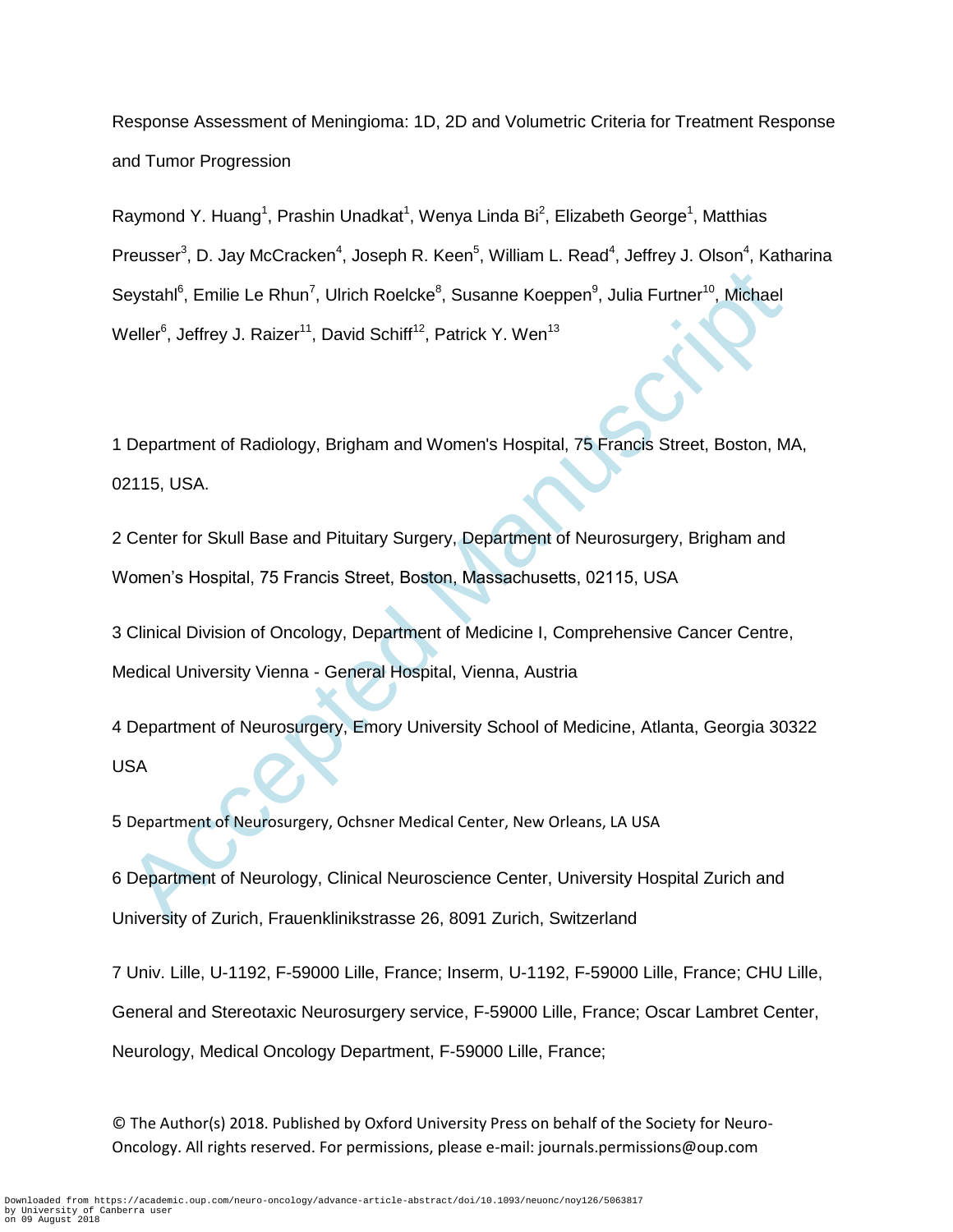8 Department of Neurology and Brain Tumor Center Cantonal Hospital Aarau Tellstrasse 1 5001 Aarau Switzerland

9 Department of Neurology Clinic, Essen Medical Center, Essen, Germany

10 Department of Biomedical Imaging and Image-guided Therapy, Medical University of Vienna, Vienna, Austria

11 Medical Neuro-Oncology, Northwestern Medicine, 710 N. Lake Shore Dr.; Abbott Hall-Room

1123, Chicago, IL 60611, USA

12 Departments of Neurology, Neurological Surgery, and Medicine, University of Virginia, Box 800432 ,Charlottesville, VA 22908 USA

0 Department of Biomedical Imaging and Image-guided Therapy, Medical University of V<br>
Ienna, Austria<br>
1 Medical Neuro-Oncology, Northwestern Medicine, 710 N. Lake Shore Dr.; Abbott Hall-<br>
123, Chicago, IL 60611, USA<br>
2 Dep 13 Center For Neuro-Oncology, Dana-Farber/Brigham and Women's Cancer Center, 450 Brookline Avenue, Boston, MA, 02215, USA.

Corresponding Author: Raymond Y. Huang MD. PhD

Address: Department of Radiology, Brigham and Women's Hospital, 75 Francis Street, Boston,

MA, 02115

Telephone: 617-732-7260

E-mail: ryhuang@bwh.harvard.edu

Conflict of Interest statement(s): All authors declare no conflict of interest relevant to this study.

Funding Sources: R.H is supported by the ARRS/ASNR Scholar award.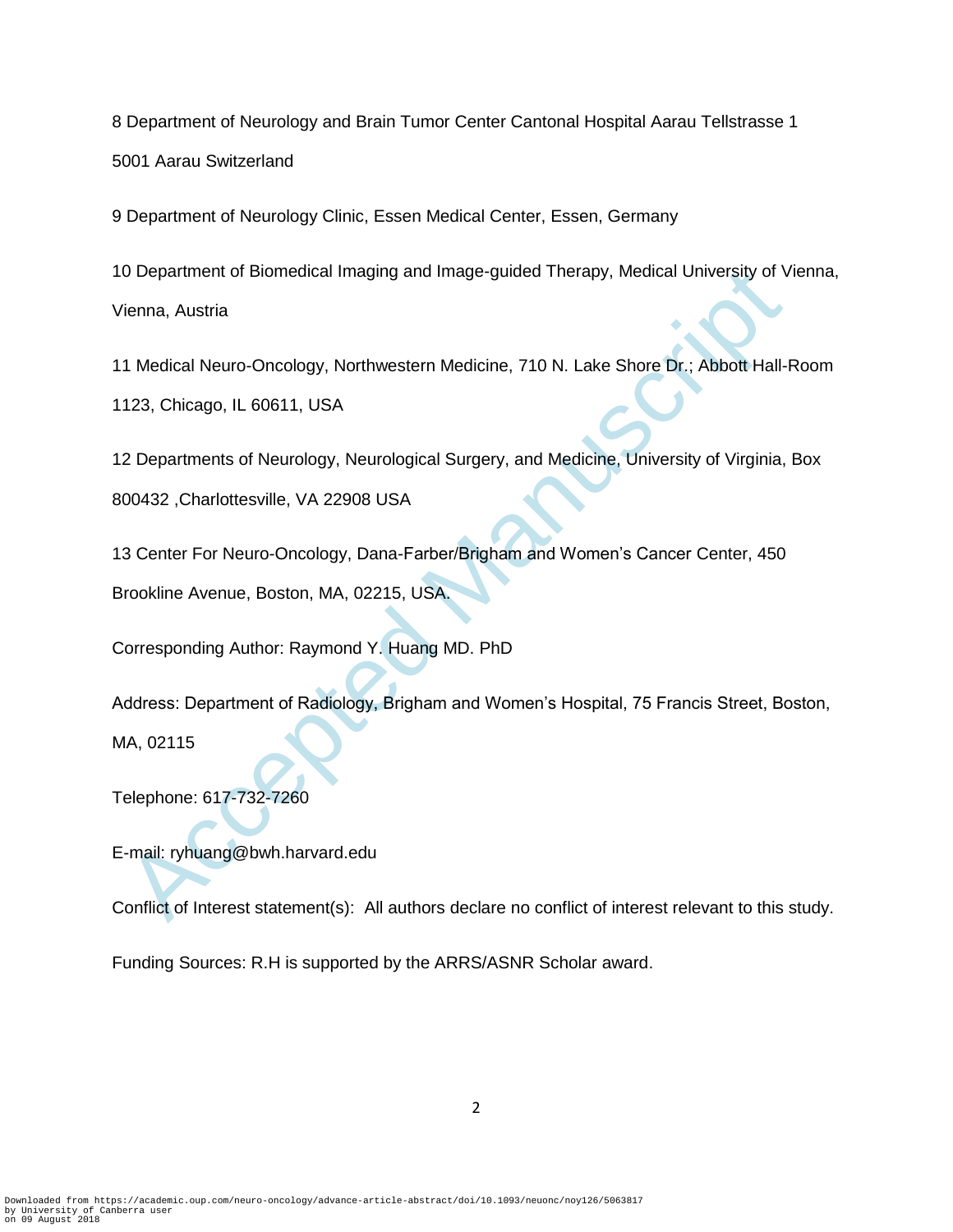### Abstract

#### **Background**

Meningiomas are the most common primary brain tumors in adults. Due to their variable growth rates and irregular tumor shapes, response assessment in clinical trials remains challenging and no standard criteria has been defined. We evaluated 1D, 2D, and volume imaging criteria to assess whether a volumetric approach might be a superior surrogate for overall survival (OS).

### **Methods**

In this retrospective multicenter study, we evaluated the clinical and imaging data of 93 patients with recurrent meningiomas treated with pharmacotherapy. 1D, 2D, and volumetric measurements of enhancing tumor on pre- and post-treatment MRI were compared at 6 and 12 months after treatment initiation. Cox proportional hazards models were used to examine the relationship between each imaging criterion and OS.

### **Results**

ates and irregular tumor shapes, response assessment in clinical trials remains challenging<br>and no standard criteria has been defined. We evaluated 1D, 2D, and volume imaging crit<br>sess whether a volumetric approach might b The median age of the patient cohort is 51 years old (range 12-88), with 14 WHO grade 1, 53 WHO grade 2, and 26 WHO grade 3 meningiomas. Volumetric increase of 40% and unidimensional increase by 10 mm showed the highest hazard ratios versus OS at both 6 months (HR= 2.58, 95%CI: [1.31-5.07], p=0.006) and 12 months (HR= 3.24, 95%CI: [1.49-7.0], p=0.002) after treatment initiation. Volume threshold above 40% did not show improved survival association. The inter-observer agreement of 1D, 2D and volume criteria is only moderate (kappa=0.49, 0.46, 0.52 respectively). None of the criteria based on tumor size reduction were associated with OS (p>0.09).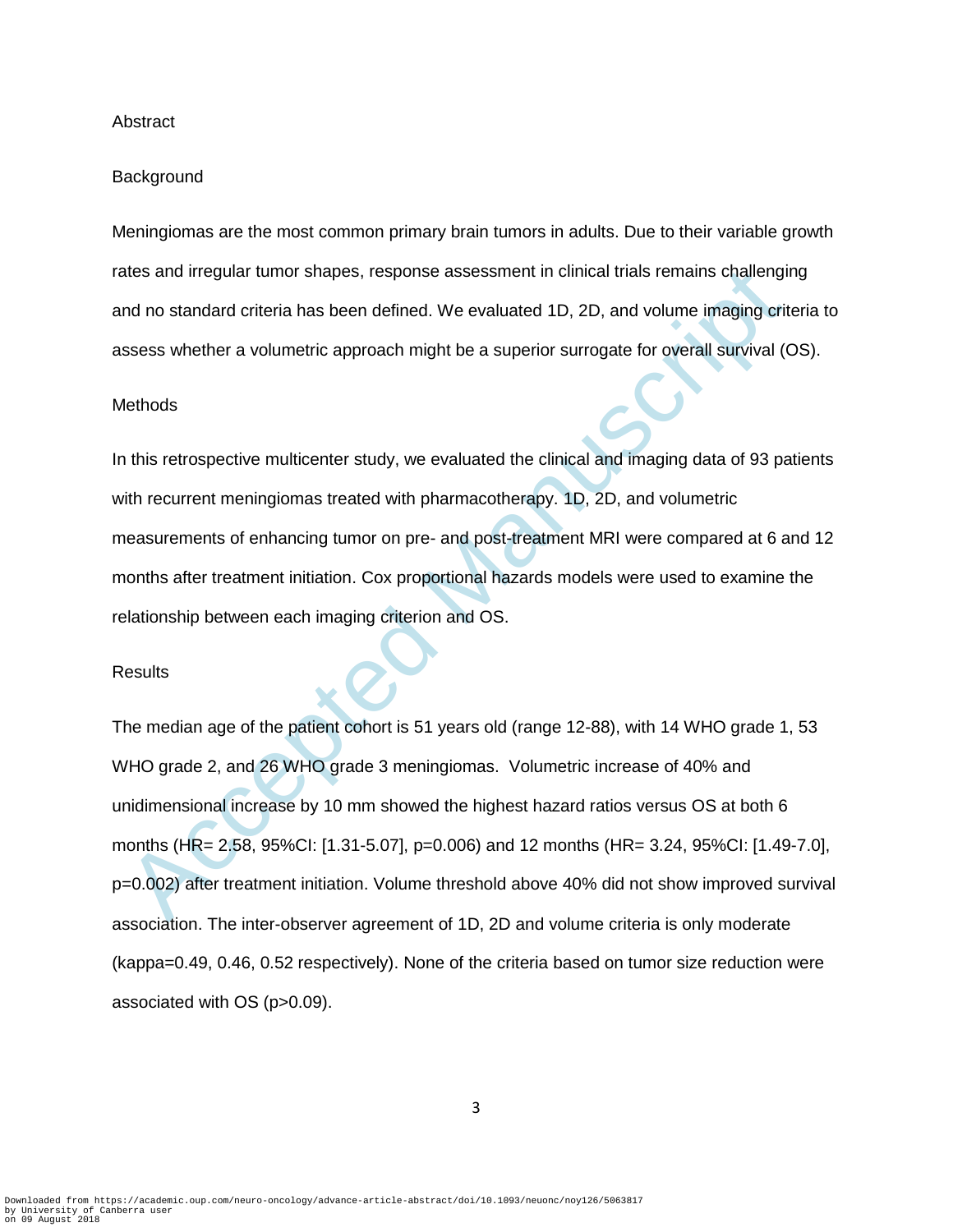## **Conclusion**

Compared to 1D (RECIST 1.1) and 2D (RANO) approaches, volumetric criteria for tumor progression has a stronger association with overall survival, although the differences were only modest. The inter-observer variability is moderate for all three methods. Further validation of these findings in an independent patient cohort is needed.

## Authorship statement:

- 1. Study Design and Conception: Raymond Y. Huang, Patrick Y. Wen
- 2. Data Collection: Raymond Y. Huang, Matthias Preusser, D. Jay McCracken, Joseph R. Keen, William L. Read, Jeffrey J. Olson, Katharina Seystahl, Emilie Le Rhun, Ulrich Roelcke, Susanne Koeppen, Julia Furtner, Michael Weller, Jeffrey J. Raizer, David Schiff, Patrick Y. Wen
- 3. Data Analysis: Raymond Y. Huang, Prashin Unadkat, Wenya Linda Bi, Elizabeth George, Patrick Y. Wen
- ese indings in an independent patient cohort is needed.<br>
Actionship statement:<br>
1. Study Design and Conception: Raymond Y. Huang, Patrick Y. Wen<br>
2. Data Collection: Raymond Y. Huang, Matthias Preusser, D. Jay McCracken, J 4. Manuscript writing and editing: Raymond Y. Huang, Prashin Unadkat, Wenya Linda Bi, Elizabeth George, Matthias Preusser, D. Jay McCracken, Joseph R. Keen, William L. Read, Jeffrey J. Olson, Katharina Seystahl, Emilie Le Rhun, Ulrich Roelcke, Susanne Koeppen, Julia Furtner, Michael Weller, Jeffrey J. Raizer, David Schiff, Patrick Y. Wen

# Running title: Imaging Response Assessment of Meningioma

Keywords: Meningioma, Volume, Response, MRI, Survival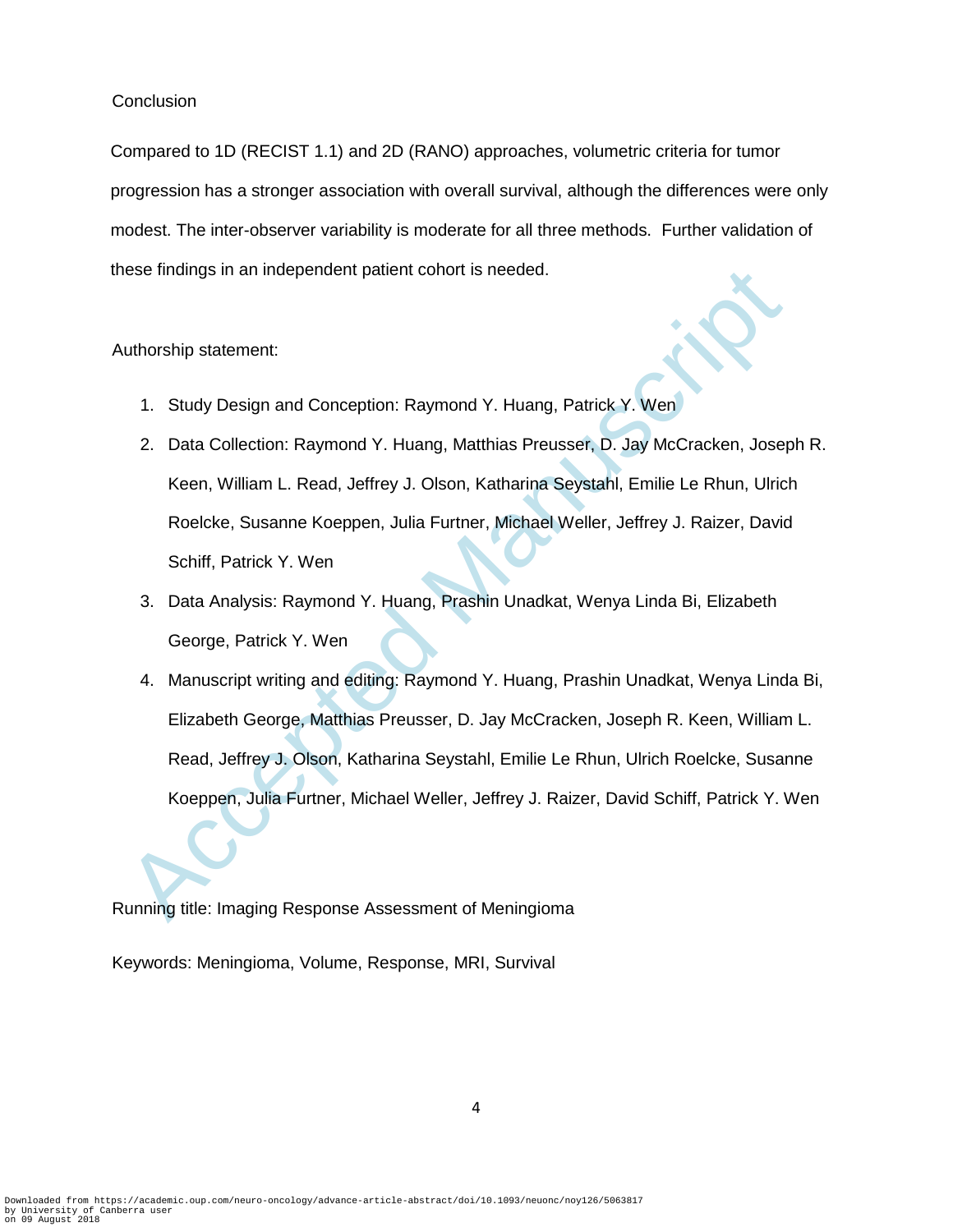# Key points

- 1. Volumetric progression criteria for meningioma is strongly associated with OS.
- 2. Measurement variability is similarly moderate for 1D, 2D and volumetric criteria.

Accepted Manuscript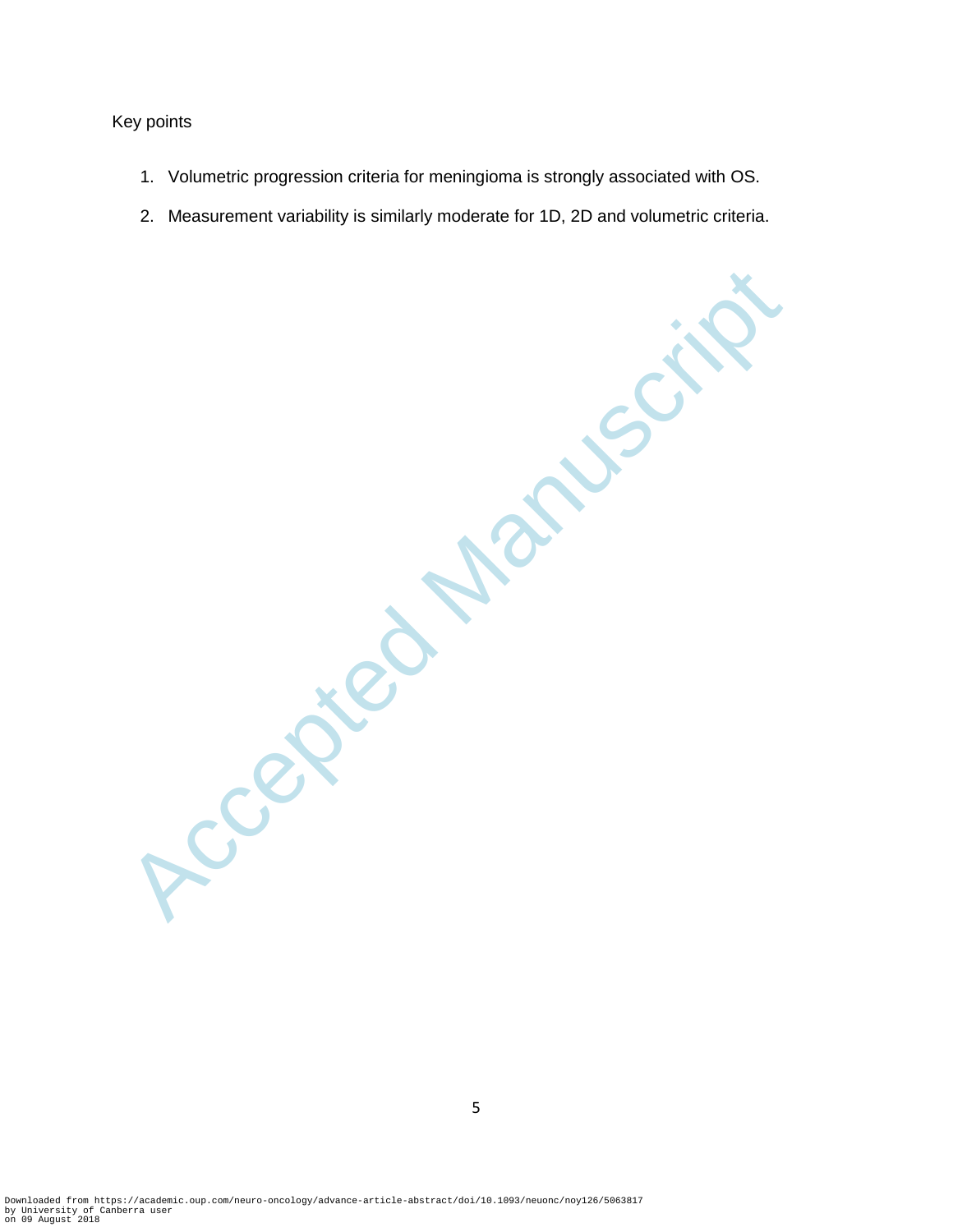## **Importance of Study**

neningiomas remains challenging and no standard criteria has been defined for the evaluation response. Volumetric approach provides more accurate estimate of tumor burden but is<br>Acceptors. Volumetric approach provides more Meningiomas are the most common primary brain tumors in adults, with a subset requiring multiple surgeries and radiation over time. Due to their variable growth rates and irregular tumor shapes, consistent measurement for response assessment in clinical trials for recurrent meningiomas remains challenging and no standard criteria has been defined for the evaluation of response. Volumetric approach provides more accurate estimate of tumor burden but is also relatively more time-consuming and technical challenging. Using a multi-center data set of patients with recurrent meningiomas, we conducted a retrospective evaluation of 1D, 2D, and volume imaging criteria to assess whether a volumetric approach might be a superior surrogate for overall survival (OS). Our analyses showed that, compared to 1D and 2D approaches, volumetric criteria for tumor progression has a stronger association with OS and a lower interobserver variability. While the observed improvement is only modest, our results prompt the need for further validation of volumetric criteria in future trials.

## **Introduction**

Meningiomas are the most common primary brain tumors in adults, accounting for over 35% of all brain tumors.<sup>1</sup> Each year, more than 25,000 meningiomas are diagnosed in the United States. The World Health Organization (WHO) categorizes meningiomas into three grades using histopathologic criteria<sup>2</sup>. While most WHO grade I meningiomas can be cured with surgical resection, total resection may not be achievable for some patients due to location of the meningioma. WHO grades II and III meningiomas have a propensity to recur and are frequently treated with adjuvant radiation<sup>3</sup>. Nonetheless, a subset of patients treated with radiation therapy eventually progress and require further therapy<sup>4</sup>. Patients with recurrent meningiomas may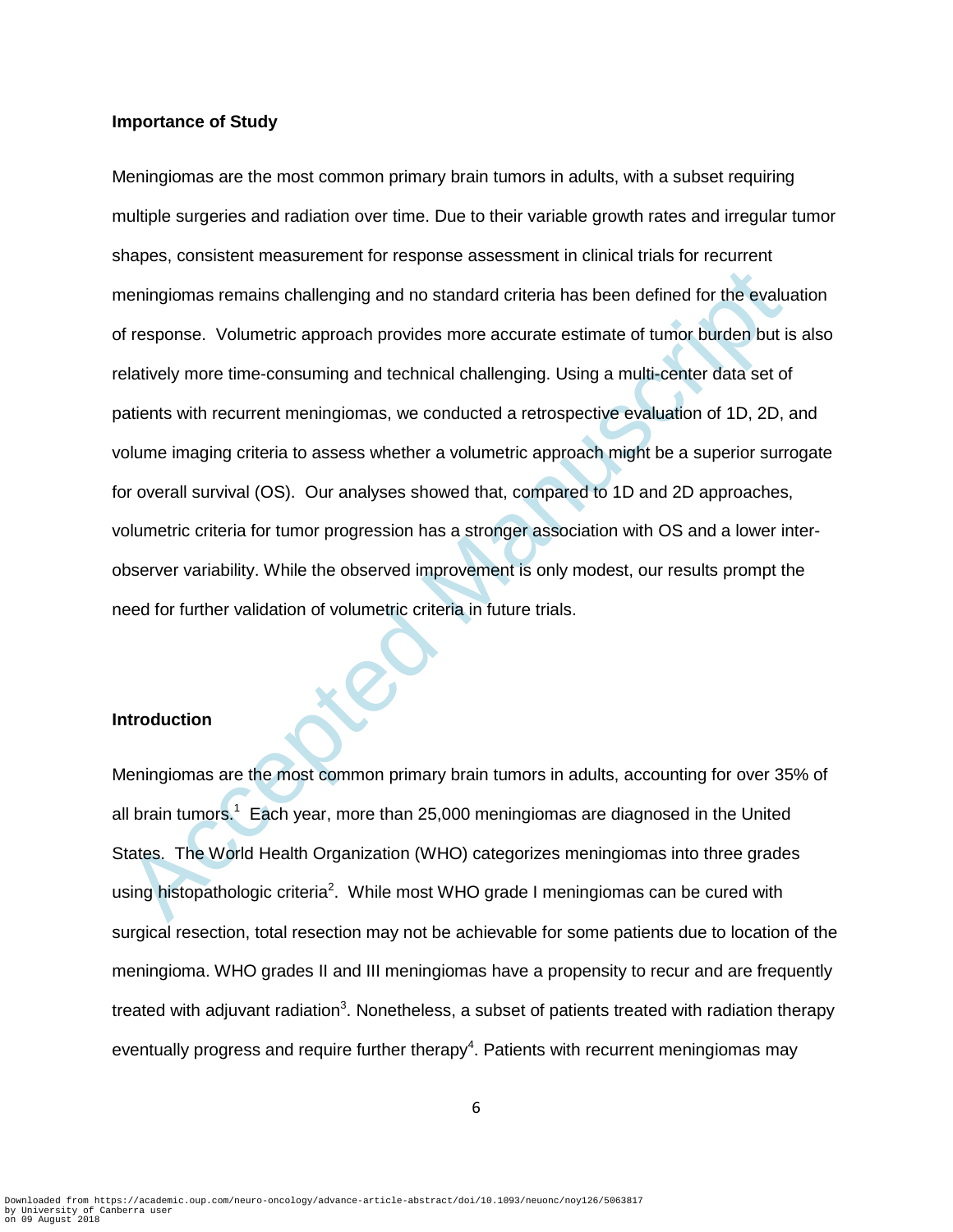require multiple surgeries, radiation, brachytherapy, and attempts at pharmacotherapy. While clinical trials of systemic therapies for meningiomas to date have not shown significant benefit until now,<sup>5</sup> recent advances in our understanding of meningioma biology have led to clinical trials of targeted therapies and immunotherapies.<sup>6</sup>

befining a threshold of progression that requires a pharmacotherapeutic approach as well<br>efining the optimal endpoint for clinical trials in meningioma is problematic. While the gro<br>dates of meningiomas are variable, overa Defining a threshold of progression that requires a pharmacotherapeutic approach as well as defining the optimal endpoint for clinical trials in meningioma is problematic. While the growth rates of meningiomas are variable, overall survival (OS) is often very long, and even progression-free survival (PFS) requires long-term follow-up. In addition, the radiographic response rates were low for historical medical therapy trials of all meningioma grades.<sup>7</sup> Thus, the same criteria used to evaluate other tumor types including high-grade glioma<sup>8</sup> or metastases<sup>9</sup> may not be sensitive to meningioma size change. Volumetric analysis of MRI data has been proposed as a better method for detecting change in slowly evolving brain tumors<sup>10</sup>.

It is unclear whether volumetric approach offers significant advantage over 1D and 2D methods that are commonly used for brain tumor measurements. In contrast to intra-parenchymal tumors, meningioma growth often conforms to the contour of extra-axial structures such as the calvarium, skull base, and dural invaginations. This raises the question as to whether one or two-dimensional diameter measurements, unlike volumetric approach, can be consistently obtained or even represent the full tumor size.

In this study, we evaluated longitudinal MRI imaging data from a retrospective multicenter cohort of patients with recurrent meningioma who were treated with systemic agents for clinical management or as part of clinical trials <sup>11,12,13,14,15,16</sup>. Response criteria based on volumetric measurements were compared to those based on 1D and 2D measurements to determine which imaging criteria has the strongest correlation with overall survival and the greatest reproducibility.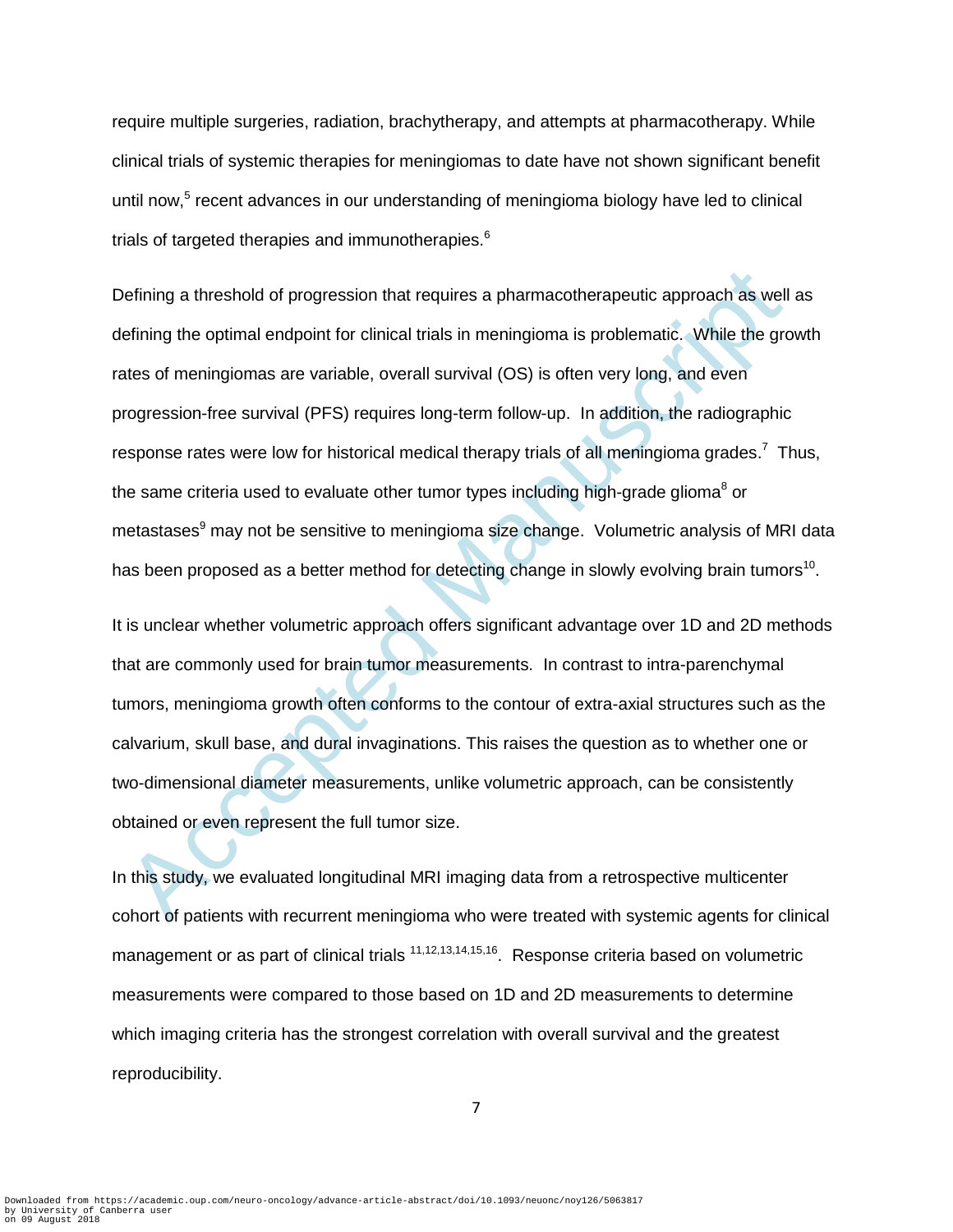#### **Method**

### *Patients*

his multi-center retrospective study was approved by institutional review boards of local<br>stitutions of participating sites, and the requirement for informed consent was waived at<br>tites. Patients were identified using the This multi-center retrospective study was approved by institutional review boards of local institutions of participating sites, and the requirement for informed consent was waived at all sites. Patients were identified using the following inclusion criteria: 1. Patients with histologically proven meningiomas who were treated with first- or second-line systemic therapy; 2. At least one baseline MRI exam within three months before initiation of therapy was available. 3. Posttherapy MRI until progression or last follow-up date with frequency of imaging as determined by clinical or trial-specified protocol of each contributing site; 4. MRI exams consisting of a gadolinium-enhanced T1-weighted sequences with no more than 7 mm slice thickness. Clinical variables including age, histological grade, number of prior surgical resections, radiation treatments, stereotactic surgery (SRS), and systemic therapies were also collected. For a subset of patients, the clinical and imaging data have been collected as part of previously published clinical trials 11,12,13,14,15,16 or retrospective clinical studies.

*One dimensional, 2-dimensional and volumetric measurements of contrast enhancing tumor* 

Semi-automatic volumetric segmentation of tumor on gadolinium-enhanced T1-weighted imaging was performed. Tumor segmentations were done using 3D Slicer Software (version 4.4, Boston, MA)<sup>17</sup>. Robust Statistics Segmentation (RSS) tool<sup>18</sup> were used to provide initial contour of enhancing abnormalities. The resultant segmented volume contours were then overlaid with source images and edited by a radiologist to manually add pixels for tumor regions not included in the preliminary contour or remove pixels for non-tumor regions such as surgical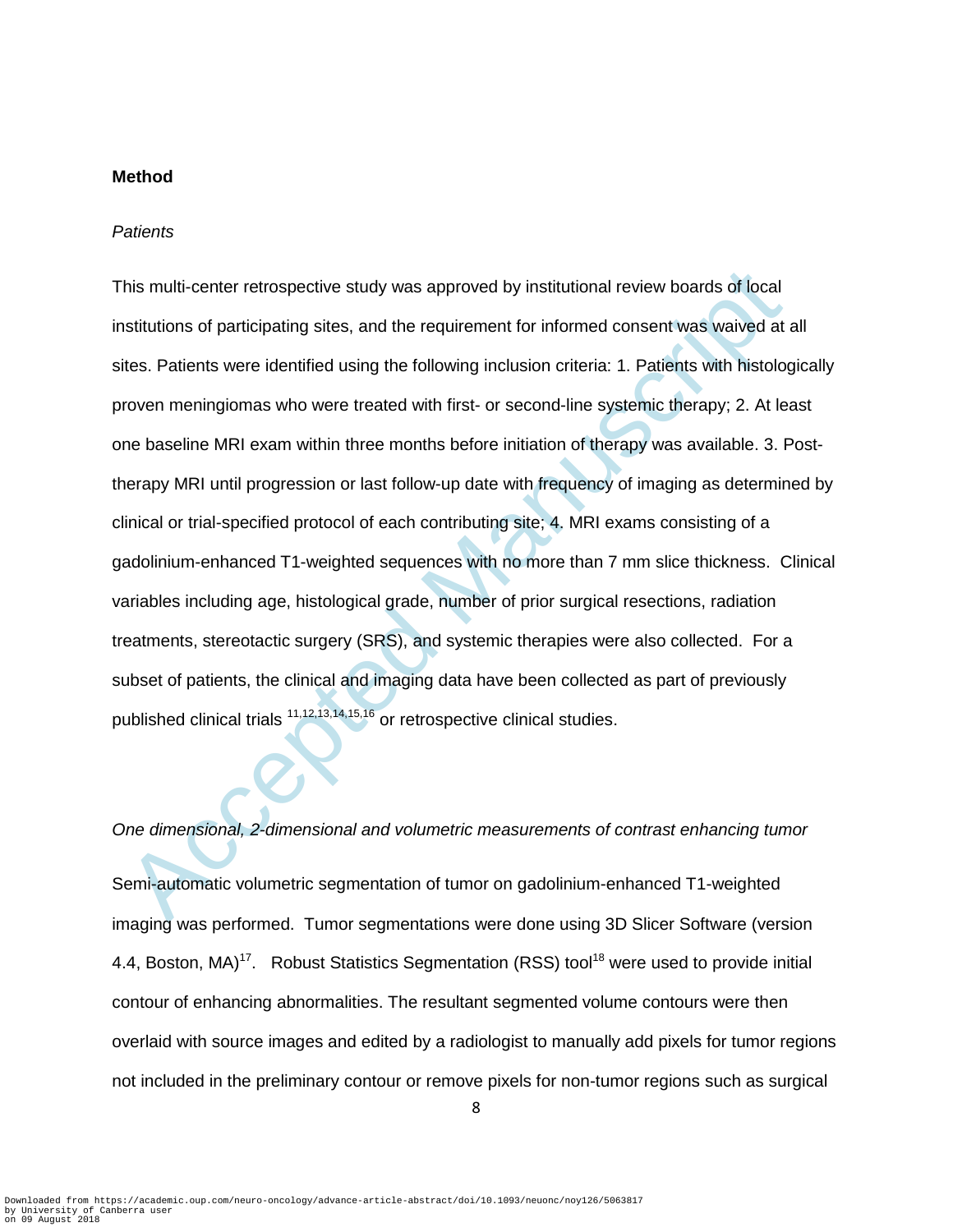scars or areas of radiation necrosis that were included in the preliminary contour. The tumor volumes (in cubic centimeters) were calculated by multiplying the total pixel counts with pixel volume. In addition, one-dimensional diameter measurements as well as 2-dimensional diameter product were recorded (supplemental figures 1 and 2). For patients with multifocal measurable tumors, each parameter was calculated by summing the measurements from up to 5 target lesions. To determine inter-observer variability of volumetric measurement, two independent sets of volume measurements were performed, one by a second radiologist using the same software and the third set by a neurosurgeon using BrainLab Elements (BrainLab Munich, Germany). For each patient, tumor location (convexity vs skull base), tumor shape (nodular vs en plaque), and maximum MRI slice thickness were also determined at time of imaging evaluation. Volume growth rates (in cubic centimeter per 6 months) were calculated by linear fitting of tumor volume measured on at least two MRI studies.

reasurable tumors, each parameter was calculated by summing the measurements from<br>target lesions. To determine inter-observer variability of volumetric measurement, two<br>idependent sets of volume measurements were performed Following calculation of tumor volume, we examined several threshold values for 1D, 2D and volumetric measurements in defining progression and response. Since currently there is no standard imaging criteria for meningioma trials, we evaluated several traditional cut-off values based on 1D (RECIST 1.1)<sup>19</sup> and 2D criteria (RANO) criteria<sup>20</sup> that are intended for solid tumors and high-grade gliomas, respectively. For volumetric measurements, we calculated equivalent threshold values based on spherical assumption, so that a 25% change in 2D area is equivalent with a 40% change in volume, and a 50% decrease in area is analogous to a 65% decrease in volume. Since these thresholds were chosen arbitrarily, we compared several additional thresholds for each measurement type. The following imaging endpoints for progression were determined by comparing to the baseline scan or to the nadir scan: greater than 20%, 30%, 40%, 50% and 60% increase in tumor volume; greater than 15% and 25% in 2-dimensional diameter product; greater than 10% and 20 % increase in 1-dimensional diameter; greater than 5 mm and 10 mm increase in 1-dimensional diameter. For response, the following endpoints

9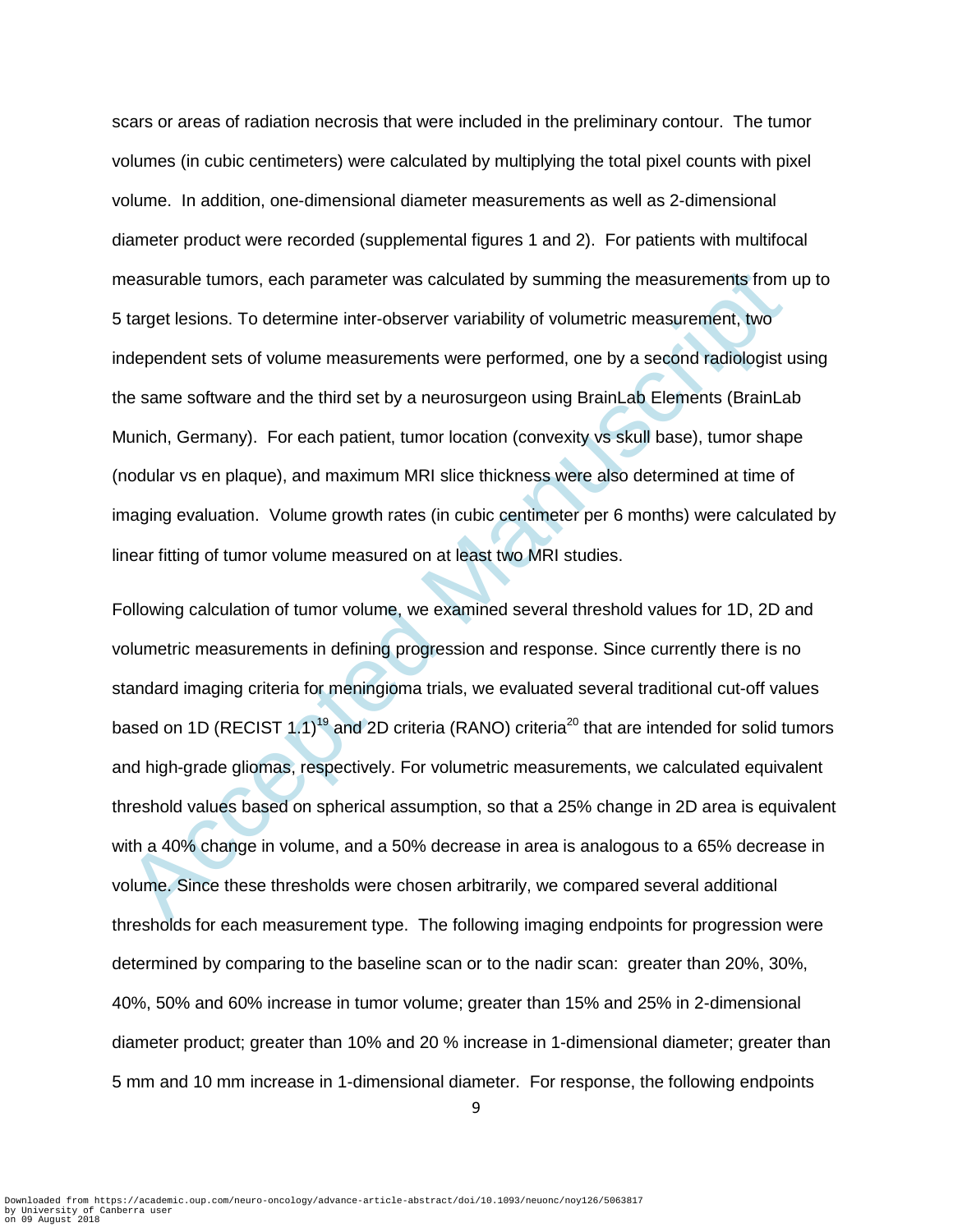were determined comparing to the baseline scan: greater than 65%, 40% and 20% reduction in tumor volume; greater than 50% and 25% reduction in 2-dimensional diameter product; greater than 10% and 20 % reduction in 1-dimensional diameter; greater than 5 mm and 10 mm reduction in 1-dimensional diameter.

# *Statistical Analysis*

Statistical Analysis<br>
Il statistical analyses were conducted using MATLAB statistical toolbox (version 2015a N<br>
1A). Spearman statistics was applied to summarize the effect of tumor location, tumor shand scan resolution on All statistical analyses were conducted using MATLAB statistical toolbox (version 2015a Natick, MA). Spearman statistics was applied to summarize the effect of tumor location, tumor shape, and scan resolution on the correlation between pairs of 1D, 2D and volume measurements. A p-value of less than 0.05 was considered significant. The optimal cut-off value of volumetric criteria for each time point was determined by increasing the threshold until the maximal hazard ratio among the criteria that achieved statistical significance is reached, as confirmed by plotting the hazard ratios with respect to cut-off values (supplemental figure 3). For each imaging criteria, inter-observer agreement was determined by the number of identical pairs of 6-month progression status based on measurements generated by the two radiologists divided by the total number of patients. A k statistic was used to summarize the concordance between the readers. A k value of 0 indicates lack of concordance and a value of 1 indicates perfect concordance. The degree of inter-rater concordance is classified as the following: 0-0.2: poor; 0.2-0.4: fair; 0.4-0.6: moderate; 0.6-0.8: good; and 0.8-1: very good. Correlations between tumor size based on 1D, 2D and volume measurements by different readers were summarized with the Spearman statistic. A p-value of less than 0.05 was considered significant.

The survival data were estimated based on the Kaplan-Meier method. For each patient, overall survival (OS) was calculated from the date of systemic therapy initiation to death. Progression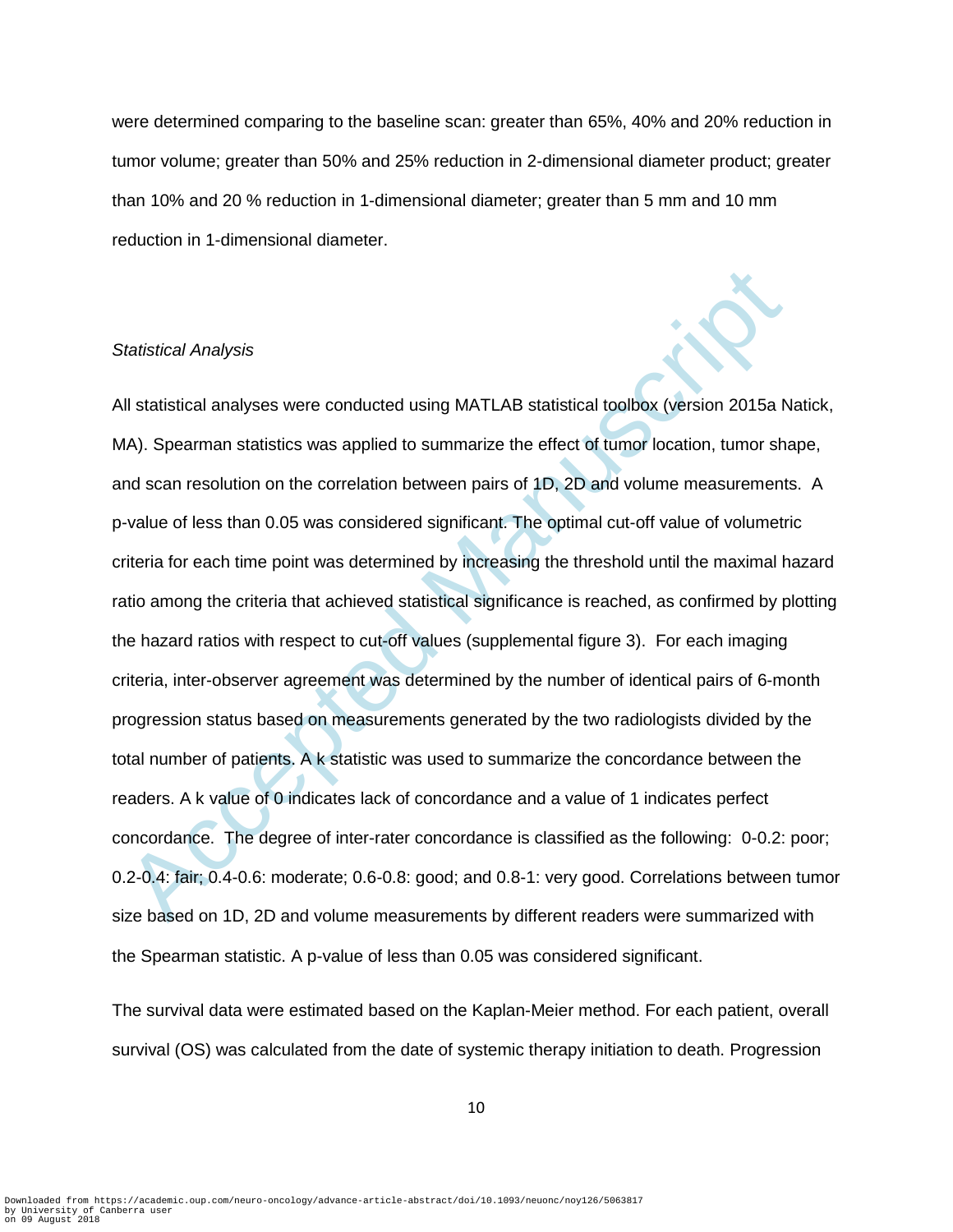free survival (PFS) was calculated from the date of therapy initiation to progression or death. Patients who did not die or died of non-meningioma related causes were censored according to the last contact date per the clinical data provided by the contributing sites. At 6-month and 12 month landmark time points, progression and response status were determined using 1D, 2D and volumetric imaging criteria with different threshold values, and a Cox proportional hazards model was used to examine the relationship between each imaging criterion at the different prespecified time-points and remaining OS. The remaining OS was defined as time from specified landmark time to death or last follow-up. All patients who had died prior to the specified landmark time were excluded from the analysis. To account for multiple comparisons among 3 different methods (1D, 2D and volume), a stricter p-value of less than 0.01 was considered significant.

nd volumetric imaging criteria with different threshold values, and a Cox proportional haz<br>nodel was used to examine the relationship between each imaging criterion at the differer<br>pecified time-points and remaining OS. Th To determine whether the growth rate changes remain constant over time following treatment initiation, we evaluated serial imaging of the patients who have at least 2 MRI within 6 months from treatment initiation and at least 2 MRI after 6 months. Paired student's t-test was performed to compare the mean rates of volumetric growth before and after 6 months. A p-value of less than 0.05 was considered significant. For patients who were alive 6 months after treatment initiation, survival analysis was also performed using volumetric growth rate during the first 6 months as predictor and Cox proportional hazards models were constructed using continuous rate variables. p-value of less than 0.05 was considered significant.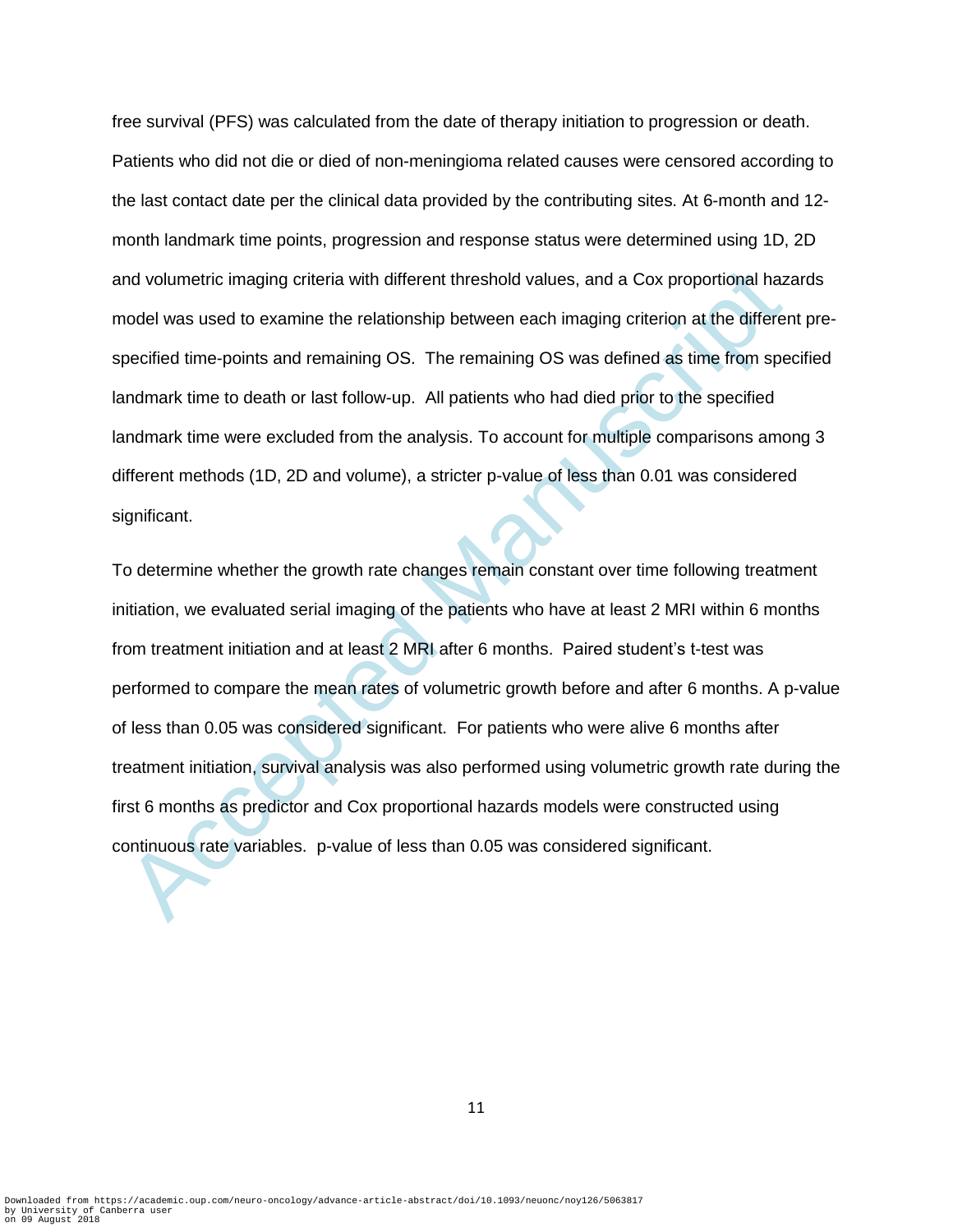### **Results**

#### Patients

ndergone more than 2 prior surgical resections. 52 patients had at least one prior fraction<br>adiation treatment. 14 patients received at least one prior stereotactic radiosurgery. 8 patieceived one prior medical therapy. Th A total of 93 patients met the inclusion criteria for this study. Patient characteristics are summarized in Table 1. The median age was 51 years old (range 12-88), and the cohort consisted of 14 WHO Grade I, 53 WHO grade II, and 26 WHO grade III tumors. 32 patients had undergone more than 2 prior surgical resections. 52 patients had at least one prior fractionated radiation treatment. 14 patients received at least one prior stereotactic radiosurgery. 8 patients received one prior medical therapy. The most common pharmacotherapeutic agents used in this retrospective study was bevacizumab monotherapy (N=29). For the 85 patients who received treatment as first-line therapy, the median time under treatment was 167 days. Eight patients were treated as second-line therapy, and the median time under treatment was 195 days.

Sixty-one patients had progressed and 42 patients had died at the last follow-up. The median PFS was 315 days and the median OS was 976 days. The median follow-up time for all patients was 792 days; it was 760 days for patients alive at the last follow-up. The median time interval between MRI scans was 75 days, ranging from 21 days to 200 days. The median imaging slice thickness was 2 mm, ranging from 0.7 mm to 7 mm.

Response to treatment

Using 1-D, 2-D and volumetric criteria, progression status was determined at 6- and 12-month time points (Table 2). 88 patients were alive at the 6-month landmark, and 81 patients were alive at the 12-month landmark. As expected, imaging criteria with lower threshold values identified more patients who progressed at each time point. Cox proportional hazards analysis of these imaging criteria showed that many of the criteria show significant correlation with OS with the 40% threshold volumetric criteria demonstrating highest hazard ratio of 2.58 at 6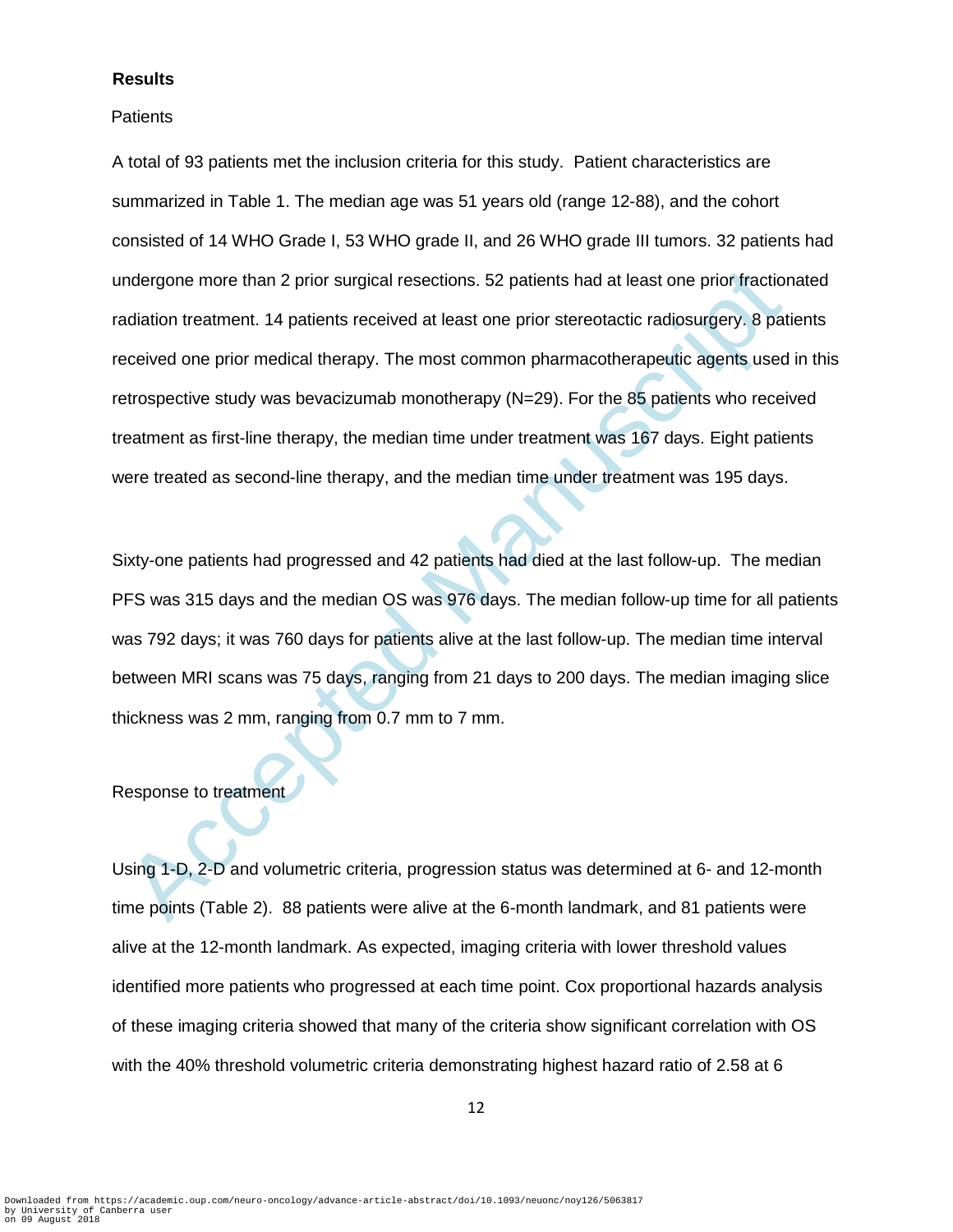months ( $p=0.006$ ) and 3.24 at 12 months ( $p=0.002$ ). 1-D criteria with a 10-mm threshold also shows similarly strong association with OS for both landmarks points (HR=2.42, p=0.008 at 6 months and HR=2.25, p= 0.009 at 12 months). After adjustment for age, WHO tumor grade, baseline tumor volume, number of prior surgeries, radiation and radiosurgery treatments, and prior systemic treatment events, a strong association between OS and the progression status at 6 and 12 months using 40% threshold volumetric criteria (HR= 2.77, p=0.006) and 12 (HR=4.02, p=0.002) remained. There is also very strong association between the 40% volume progression criteria and PFS for patients alive at 6 months after adjusting for the same clinical variables (HR=29.9, p< 0.0001).

rior systemic treatment events, a strong association between OS and the progression stand 12 months using 40% threshold volumetric criteria (HR= 2.77, p=0.006) and 12 (HR<br>=0.002) remained. There is also very strong associa Radiographic response based on different threshold of 1-D (20%, 10%, 10 mm, 5 mm), 2-D (50%, 25%) and volumetric (65%, 40%, 20%) measurements were also examined at both 6 and 12-month time points (Table 3). The percentage of patients who showed response ranged from 3% to 19% at 6 month, and 4% to 20% at 12 months. None of the response criteria correlated with OS survival (p-values ranges from 0.09 to 0.87). There is a greater percentage of patients who showed treatment response using 25% volume threshold criteria in the bevacizumab (monotherapy and combined therapy) treated group compared to nonbevacizumab regimens (18% vs 9%), although the difference was not significant (p=0.22).

## Correlation of 1-D, 2-D and Volume measurements

There is stronger correlation between 1-D vs 2-D (rho=0.91, 95% C.I 0.89 - 0.91) comparing to 1-D vs volume (rho=0.67, 95%CI 0.60 - 0.72) and 2-D vs volume (rho=0.72, 95%CI 0.66 - 0.77). For both en plaque tumor shape and skull base locations, the correlation between 2-D and volumetric measurements and between 1-D and volumetric measurements became similar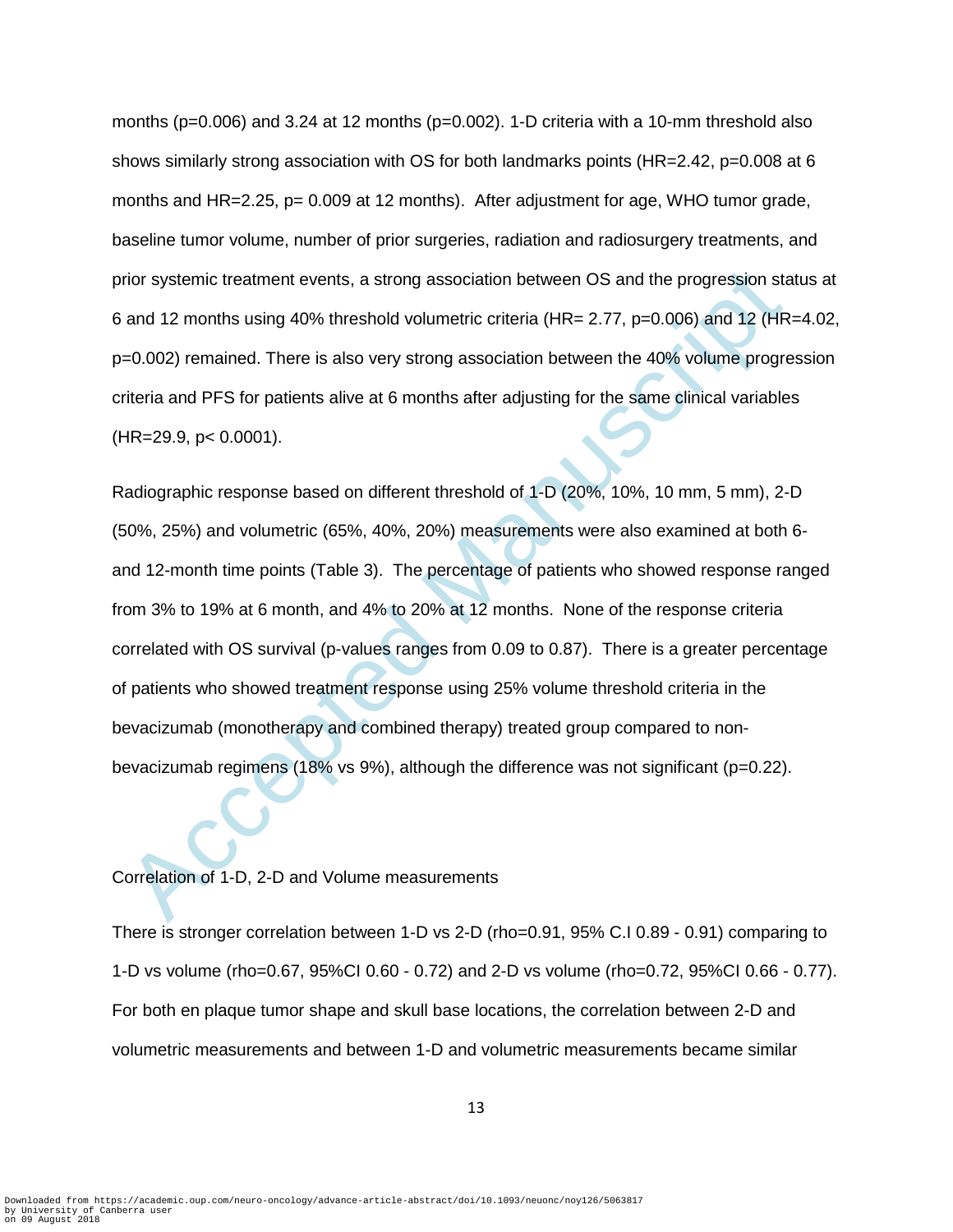(Table 4). Compared to slice thickness greater than 2 mm, slice thickness of less than 2 mm did not result in a substantial improvement in the degree of correlation among the imaging criteria. Tumor size greater or smaller than 2 c.c. also did not affect the degree of the correlation between the imaging criteria.

Columetric Growth Rates during and after the first 6 months Following Treatment initiation<br>The median volumetric growth rate during the first 6 month is 3.10 cc/6 months (CI -23.80<br>
01.12). When measured separately within Volumetric Growth Rates during and after the first 6 months Following Treatment initiation The median volumetric growth rate during the first 6 month is 3.10 cc/6 months (CI -23.80 to 101.12). When measured separately within each tumor grade, the median volumetric growth rate was 1.58 cc/6 months  $(95\%CI = -17.41$  to 59.41) for grade 1 tumors, and 3.31 cc/6 months (95%CI= -27.14 to 79.03) for grade 2 tumors, and 4.31 cc/6 months (95%CI= -17.40 to167.77) for grade 3 tumors. There was no significant difference comparing the rates between different grades ( $p=0.059$  between grade 2 and 3,  $p=0.17$  between grade 1 and 3, and  $p=0.93$  between grade 1 and 2). For patients who remained alive at 6 months, the volume growth rates during the first 6 month following treatment were associated with overall survival (HR= 1.0014, p=0.034). For patients who had at least 2 MRI scans after the first 6 month following treatment initiation, the median rate of tumor growth after 6 months is 1.57 (-7.50- 34.5) cc/6 months. There was no significant difference in the mean growth rates before and after 6 months from time of treatment initiation (p=0.52).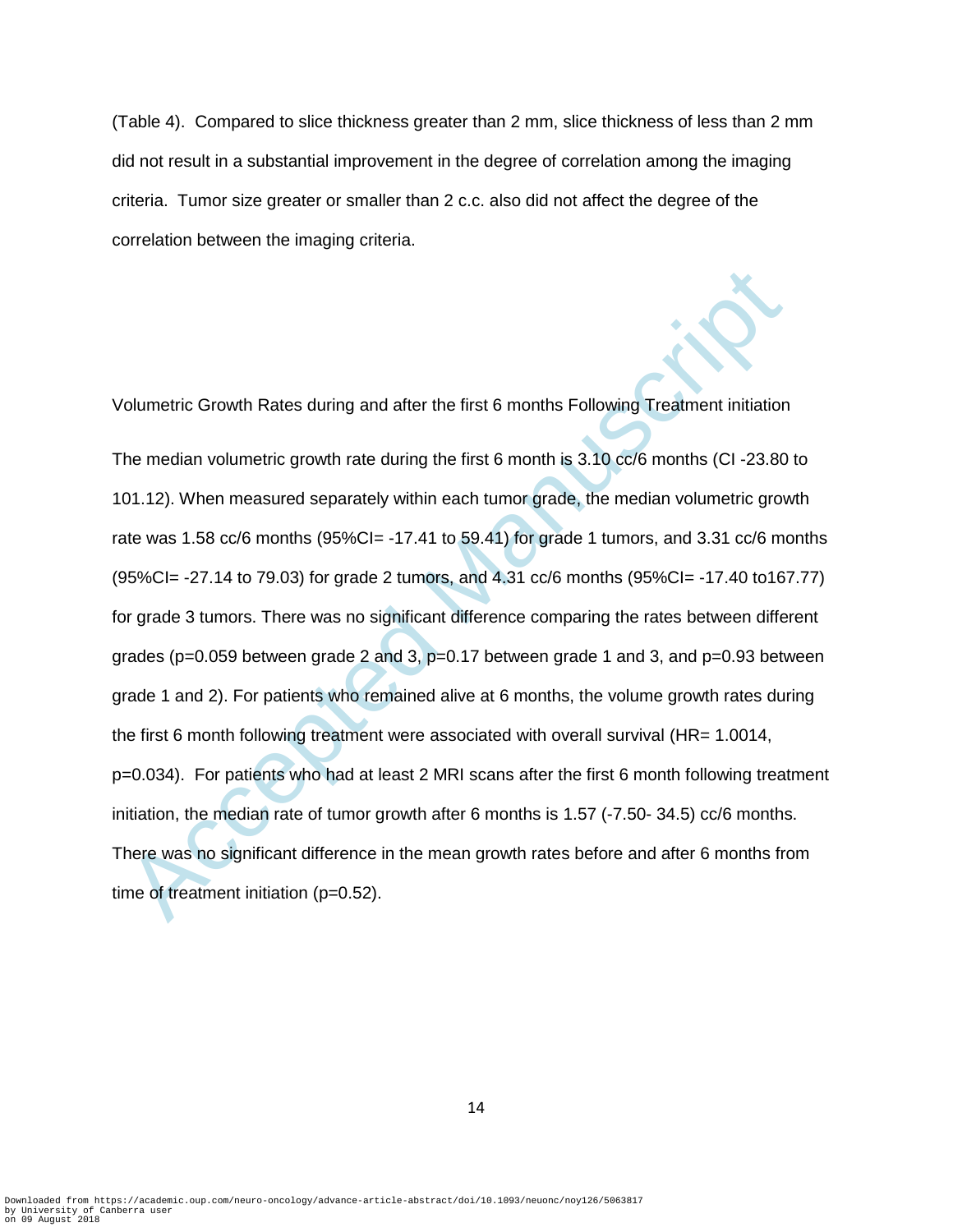Inter-observer variability of volumetric measurement

The progression criteria based on volume measurements performed by three readers (two radiologists and one neurosurgeon) demonstrate moderate agreement, with Cohen's kappa of 0.52 (95% CI 0.45- 0.59) for the 40% threshold volume criteria, 0.48 (95% CI 0.41- 0.54) for the 30% threshold criteria, and 0.44 (95% CI 0.37- 0.51) for the 20% threshold criteria. For 2D measurements, Cohen's kappa is 0.46 (95% CI 0.38- 0.54) for the 25% threshold criteria and 0.38 (95% CI 0.29- 0.47) for the 15% threshold criteria. For 1D measurements, the kappa is 0.49 (95% CI 0.42- 0.56) for the 20% threshold criteria, 0.42 (95% CI 0.34- 0.50) for the 10% threshold criteria, 0.65 for the 10 mm criteria, 0.48 (95% CI 0.41- 0.55) for the 5 mm criteria.

### **Discussion**

easurements, Cohen's kappa is 0.46 (95% CI 0.38-0.54) for the 25% threshold criteria a<br>
38 (95% CI 0.29-0.47) for the 15% threshold criteria. For 1D measurements, the kappa<br>
49 (95% CI 0.29-0.47) for the 10% threshold crit In this retrospective multicenter evaluation of patients with recurrent meningioma undergoing systemic therapy, we compared several progression and response MRI imaging criteria based on 1D, 2D and volumetric measurements of contrast-enhancing tumor. We demonstrated that the progression status at 6- and 12-months criteria following initiation of treatment defined by many of the imaging examined in this study showed an association with overall survival. As expected, a 20% volume increment threshold identified more patients with tumor progression at 6 and 12 months, as compared to the 30% and 40% volume thresholds, although there is a weaker association with overall survival with the lower percentage, or more sensitive, threshold. It is possible that volume measurement variability can result in false identification of progression at lower threshold values, as suggested by a lower inter-rater agreement at the 20% threshold compared to higher threshold values. It is important to know that subsequent interventions, if any, are unknown for most patients and may have an impact on their survival outcome. In addition, since clinical outcomes other than death were not evaluated in this study, it remains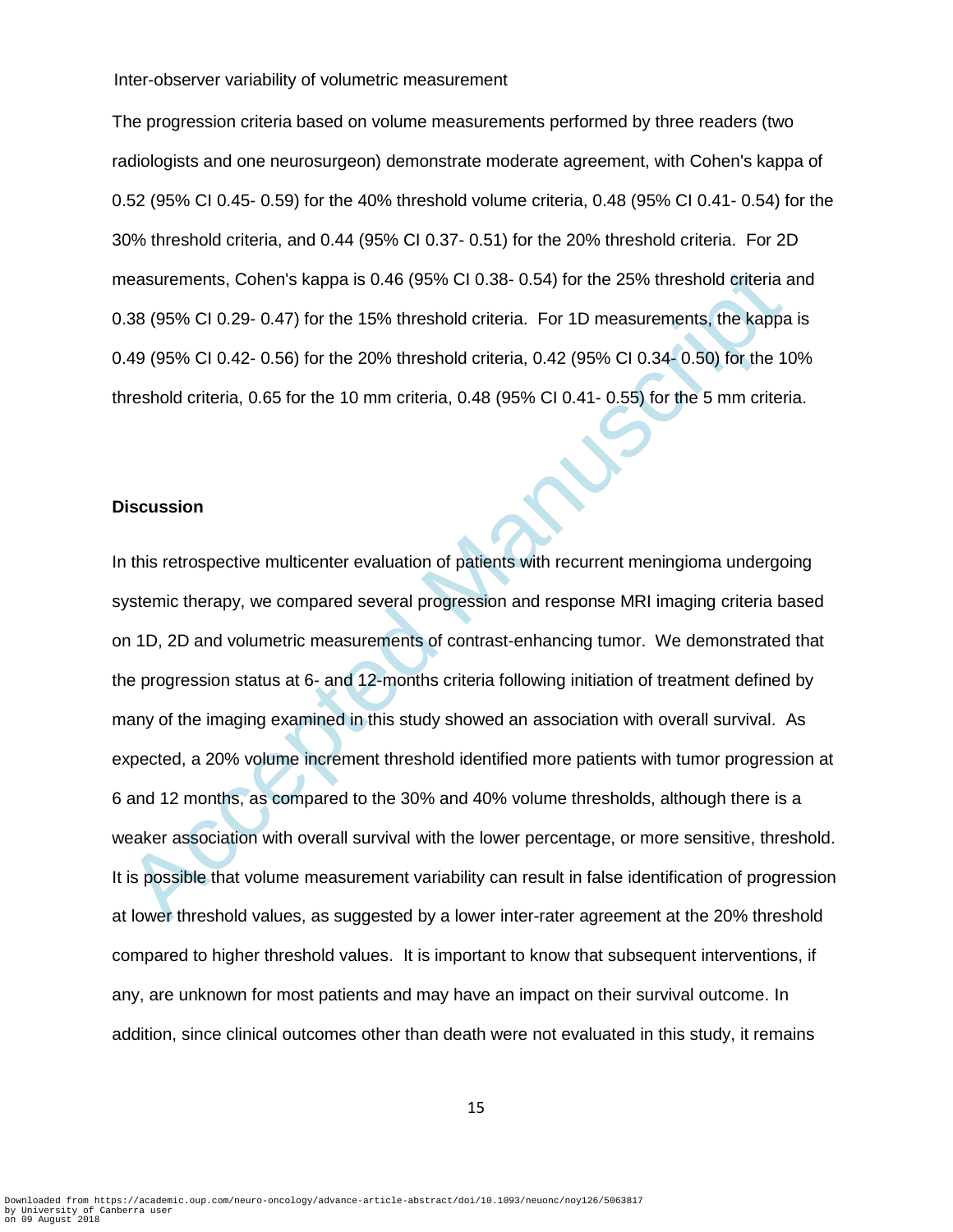unclear whether the lower threshold criteria can allow earlier prediction of subsequent clinical deterioration.

bther 1D and 2D imaging criteria appear to be inferior surrogates of overall survival compousing volume. The difference could be due to more accurate estimation of tumor burde<br>sing volumetric approach comparing to 1D or 2D Progression determined by the 10 mm 1D criteria also resulted in a strong association with survival but identified fewer patients as progressors compared to a 40% volume progression. Other 1D and 2D imaging criteria appear to be inferior surrogates of overall survival compared to using volume. The difference could be due to more accurate estimation of tumor burden using volumetric approach comparing to 1D or 2D methods. In an example case of a patient with a grade 2 meningioma, 1D and 2D measured at the site of maximal tumor cross-sectional diameters did not reflect the growth pattern of the regions with more active tumor growth (supplemental figure 1). It is not infrequent for recurrent meningiomas to show components within the same tumor bulk that grow more rapidly than the remaining part of tumor, and volumetric measurement likely can account for this localized change better than 1D and 2D cross-sectional methods if the latter two were performed only on the slice of largest tumor area, which is commonly done in clinical trials.

While a volumetric approach provides a more complete representation of tumor size compared to cross-sectional measurements, there can be considerable variability in determining tumor contours during volume measurements. In fact, the inter-rater agreement of volumetric progression criteria was only moderate, similar to 1D and 2D methods. Unlike a pre-operative newly diagnosed tumor, recurrent meningioma following multiple prior surgeries and radiation treatment often demonstrates complex post-treatment changes including surgical scarring, packing material in the surgical cavity such as fat, and radiation necrosis. It is therefore likely to result in some degree of variability among readers during manual or semi-automatic volume measurement. Furthermore, it is common for meningiomas to involve calvarium and skull base, making it difficult to determine tumor margins in the presence of fatty marrow without

16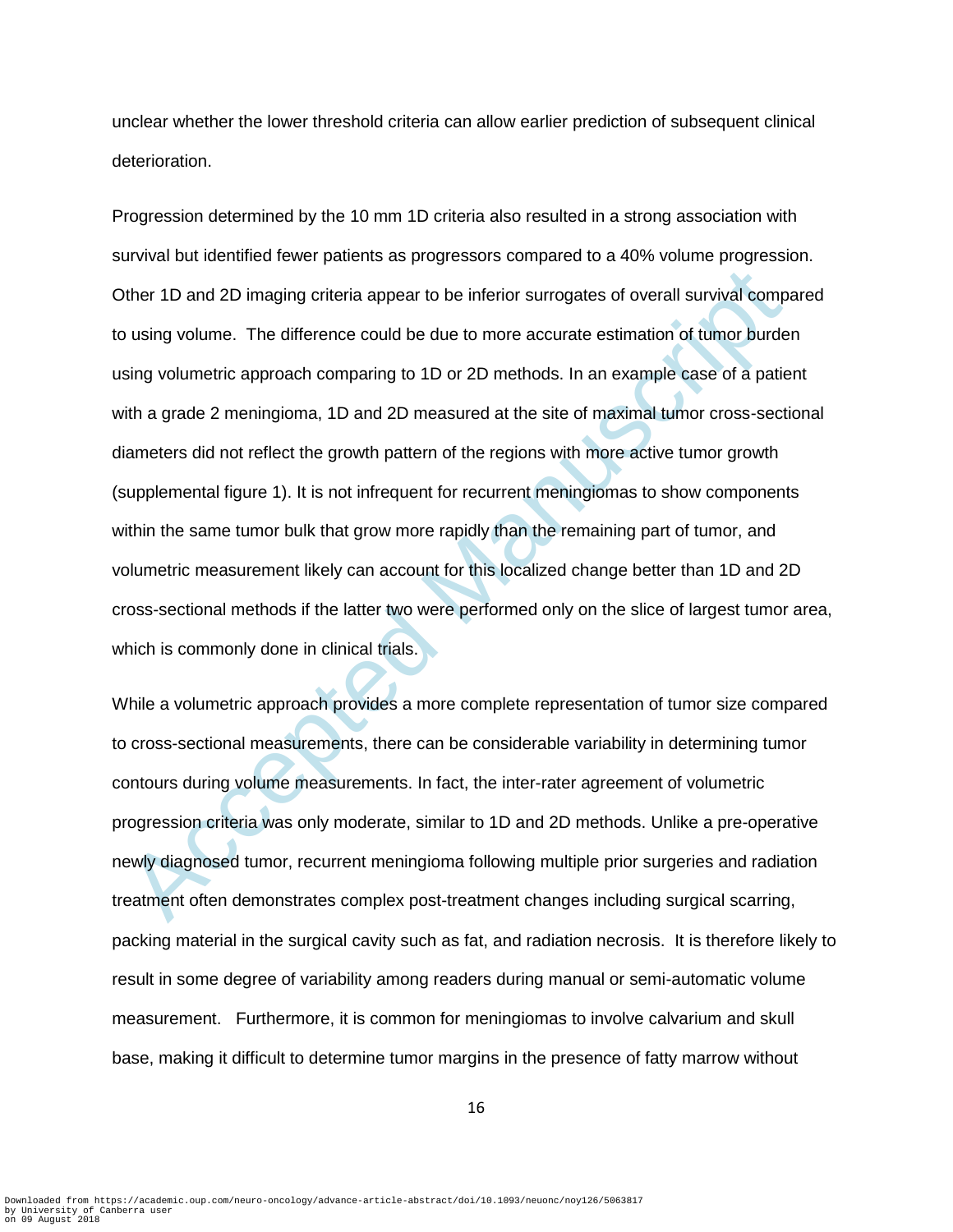special acquisition technique such as fat suppression. These are important considerations in designing future clinical trials.

Volumetric growth rates measured during the first 6 month after treatment initiation were associated with survival. As expected, median growth rates were higher among meningiomas of higher grades, although there is a broad range of rates for all grades. Growth rates beyond 6 months were not significantly different from the first 6 months, although the lack of an observed difference could be due to small sample size and also insufficient longer-term follow-up imaging data. In this study, there were also too few subjects with sufficient pre-treatment imaging data to allow calculation of growth rate change before and after treatment.

igher grades, although there is a broad range of rates for all grades. Growth rates beyon<br>nonths were not significantly different from the first 6 months, although the lack of an obset<br>ifference could be due to small sampl We also examined the effect of slice thickness, tumor shape, tumor size, and tumor location in affecting the correlation among 1-D, 2D and volume measurements. Among these factors, nodular tumor shape and skull base location have stronger correlations between volume and 1- D measurements and between volume and 2-D measurements. Tumor size and MR slice thickness did not have a significant impact on measurement correlations. 1D and 2D measurements correlate highly with each other.

Consistent with prior systemic therapy trials of meningioma, response events were identified in a small percentage of patients, ranging from 4% to 20% among various imaging criteria examined in this study. None of the imaging response criteria applied at 6- and 12- months landmark resulted in a significant association with overall survival. The imaging appearance of meningiomas among patients who received bevacizumab, an antiangiogenic therapy agent, showed markedly lower enhancement intensity similar to the "pseudoresponse" phenomenon observed in high-grade gliomas<sup>20</sup>. The effect on enhancement intensity may result in underestimation of tumor size and therefore lower the response rate. Although we observed a lower response rate in the bevacizumab-treated group comparing to other treatment similar to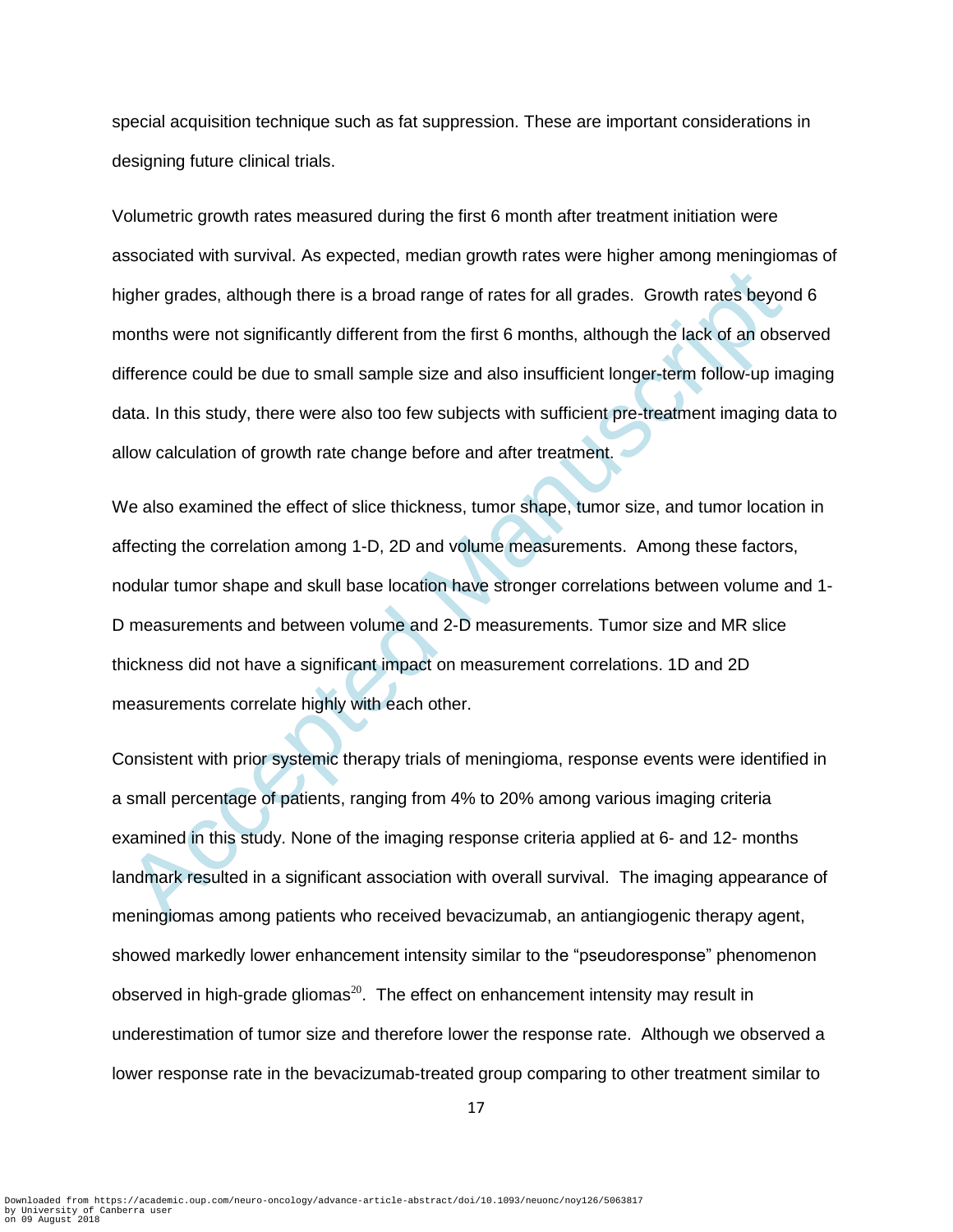the prior analysis<sup>11</sup>, the difference was not significant. This warrants further evaluation in future trials where this class of treatment agent is used.

atients with all tumors grades and had very heterogeneous prior treatment history, therefory aggressive meningiomas and indolent growing meningiomas are both included, makificult to determine if one imaging criteria is mor Our study is limited by its retrospective design and the relatively small number of patients. It will require validation in prospective clinical trials of larger sample size. This study also includes patients with all tumors grades and had very heterogeneous prior treatment history, therefore very aggressive meningiomas and indolent growing meningiomas are both included, making it difficult to determine if one imaging criteria is more favorable than the other for a specific tumor subtype. Finally, the imaging acquisition techniques were highly variable among the contributing sites and not necessarily optimized for volumetric measurement. Our attempts in investigating anatomical and technical factors that may impact meningioma size measurement provides a glimpse of the challenges in identifying an optimal approach; standardizing imaging protocol in clinical trials of meningioma is necessary to allow future refinement of imaging response criteria and ability to compare across trials.

## **Conclusion**

In this study, we evaluated volumetric imaging criteria in determining progression and response in a multicenter data set. Compared to 1D (RECIST 1.1) and 2D (RANO) approaches, volumetric criteria for tumor progression has a stronger association with overall survival although the differences were modest at best. The inter-rater variability is similarly moderate for all three approaches. Given the time-consuming nature and technical challenges in implementing volumetric criteria during clinical work-flow, further validation is needed before widespread use. In contrast, a 10 mm change in maximal diameter is strongly associated with OS and further validation of this simple measurement approach is warranted.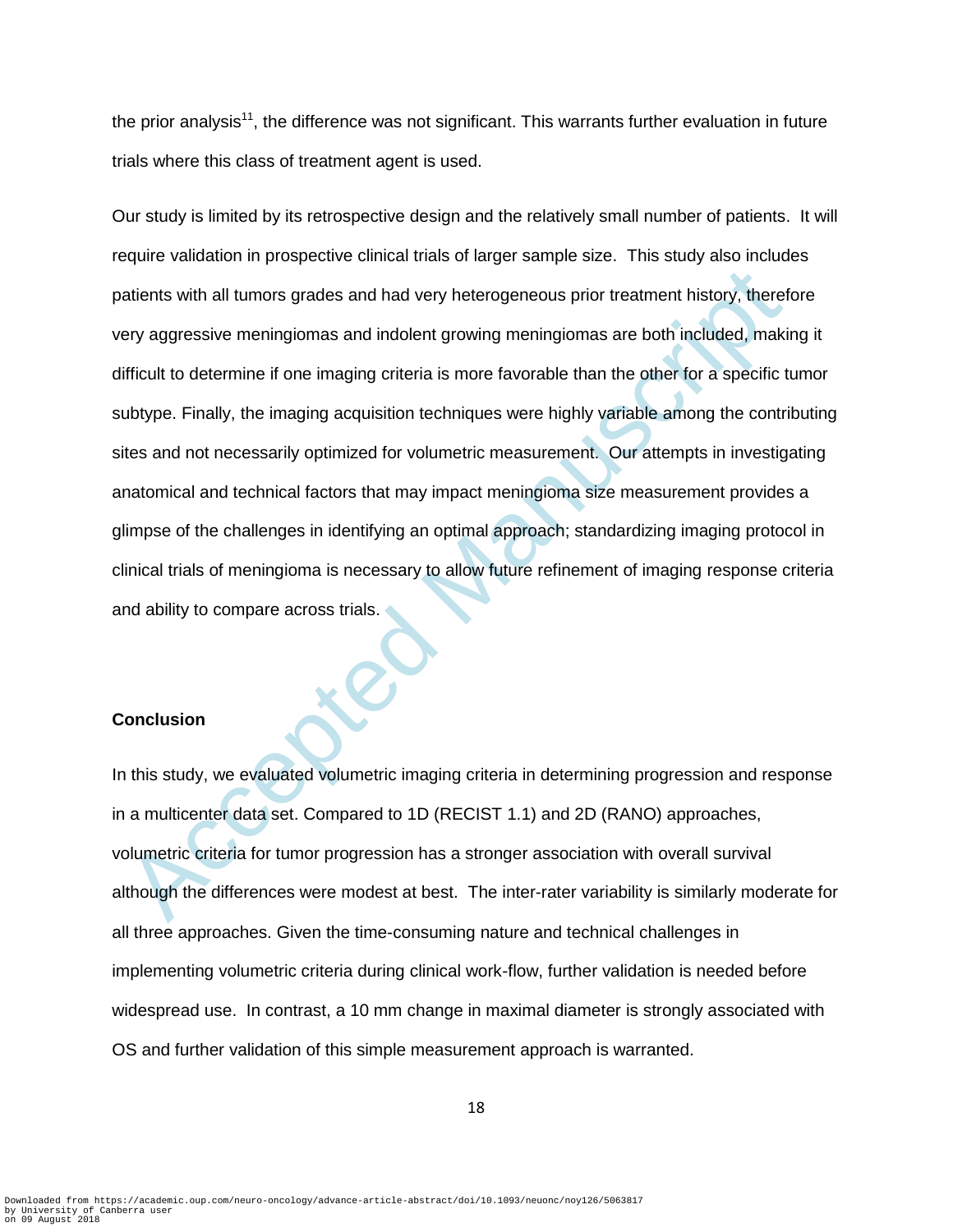# **References**

- 1. Ostrom QT, Gittleman H, Liao P, et al. CBTRUS Statistical Report: Primary brain and other central nervous system tumors diagnosed in the United States in 2010-2014. *Neurooncology*. 2017;19(suppl\_5):v1-v88.
- 2. Louis D, Ohgaki H, Wiestler O, Cavenee W. *WHO Classification of Tumours of the Central Nervous System*. Vol 1. 4th ed. France: International Agency for Research on Cancer; 2016.
- Nervus System. Vol 1. 4th ed. France: International Agency for Research on Cance<br>
2016.<br>
Accer AA, Arvold ND, Catalano P, et al. Adjuvant radiation therapy, local recurrence, an<br>
need for salwage therapy in atypical mening 3. Aizer AA, Arvold ND, Catalano P, et al. Adjuvant radiation therapy, local recurrence, and the need for salvage therapy in atypical meningioma. *Neuro-oncology*. 2014;16(11):1547- 1553.
- 4. Stafford SL, Pollock BE, Foote RL, et al. Meningioma radiosurgery: tumor control, outcomes, and complications among 190 consecutive patients. *Neurosurgery*. 2001;49(5):1029-1037; discussion 1037-1038.
- 5. Wen PY, Quant E, Drappatz J, Beroukhim R, Norden AD. Medical therapies for meningiomas. *J Neurooncol*. 2010;99(3):365-378.
- 6. Gupta, S, WL B, IF D. Medical management of meningioma in the era of precision medicine. *Neurosurgery Focus*. 2018:E3.
- 7. Kaley T, Barani I, Chamberlain M, et al. Historical benchmarks for medical therapy trials in surgery- and radiation-refractory meningioma: a RANO review. *Neuro Oncol*. 2014;16(6):829-840.
- 8. Wen PY, Macdonald DR, Reardon DA, et al. Updated response assessment criteria for highgrade gliomas: response assessment in neuro-oncology working group. *J Clin Oncol*. 2010;28(11):1963-1972.
- 9. Lin NU, Lee EQ, Aoyama H, et al. Response assessment criteria for brain metastases: proposal from the RANO group. *Lancet Oncol*. 2015;16(6):e270-278.
- 10. Pohl KM, Konukoglu E, Novellas S, et al. A new metric for detecting change in slowly evolving brain tumors: validation in meningioma patients. *Neurosurgery*. 2011;68(1 Suppl Operative):225-233.
- 11. Furtner J, Schöpf V, Seystahl K, et al. Kinetics of tumor size and peritumoral brain edema before, during, and after systemic therapy in recurrent WHO grade II or III meningioma. *Neuro-oncology*. 2016;18(3):401-407.
- 12. Kaley TJ, Wen P, Schiff D, et al. Phase II trial of sunitinib for recurrent and progressive atypical and anaplastic meningioma. *Neuro Oncol*. 2015;17(1):116-121.
- 13. Norden AD, Ligon KL, Hammond SN, et al. Phase II study of monthly pasireotide LAR (SOM230C) for recurrent or progressive meningioma. *Neurology*. 2015;84(3):280-286.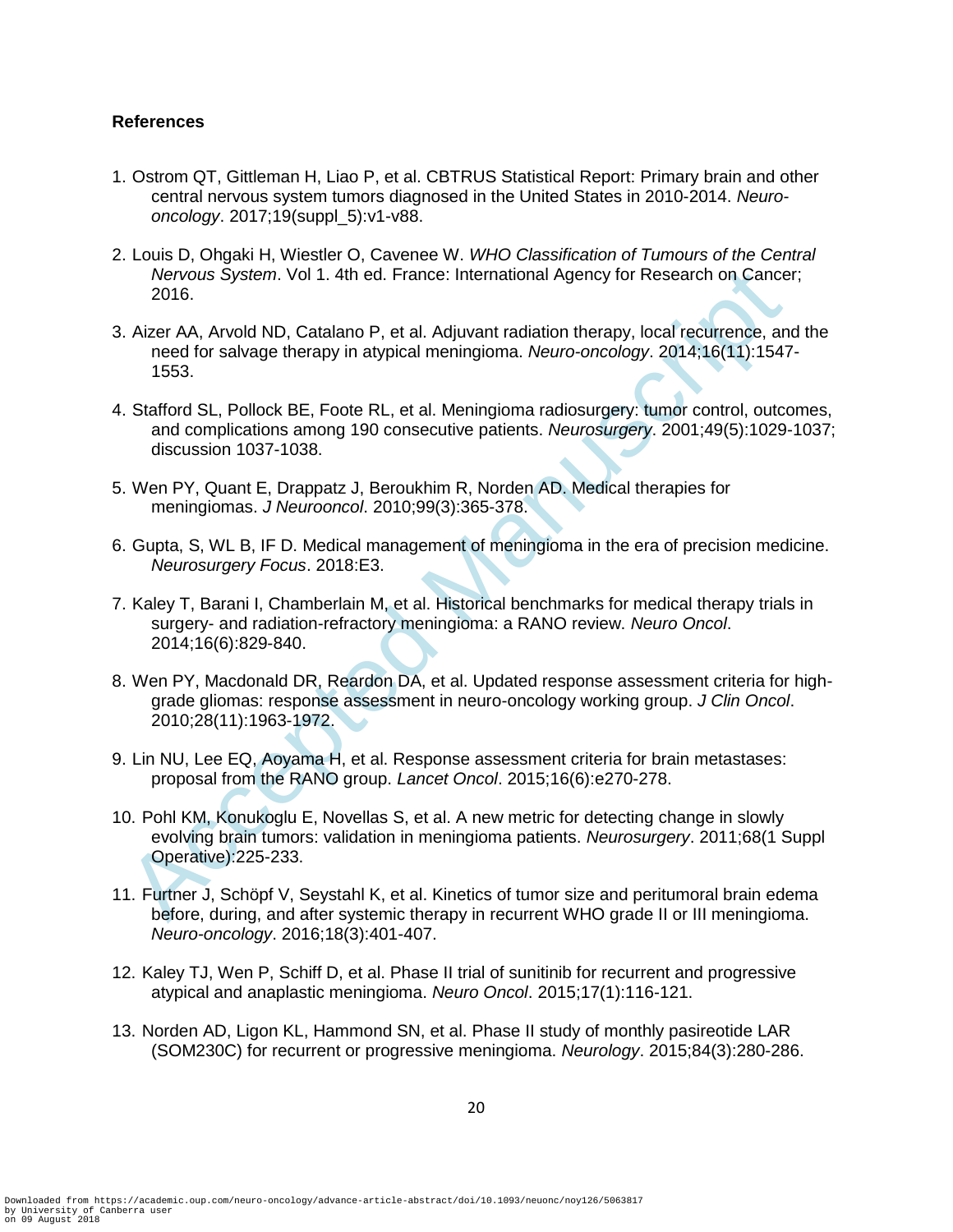- 14. Raizer JJ, Grimm SA, Rademaker A, et al. A phase II trial of PTK787/ZK 222584 in recurrent or progressive radiation and surgery refractory meningiomas. *J Neurooncol*. 2014;117(1):93-101.
- 15. Seystahl K, Stoecklein V, Schüller U, et al. Somatostatin receptor-targeted radionuclide therapy for progressive meningioma: benefit linked to 68Ga-DOTATATE/-TOC uptake. *Neuro Oncol*. 2016;18(11):1538-1547.
- 16. Grimm SA, Kumthekar P, Chamberlain MC, et al. Phase II trial of bevacizumab in patients with surgery and radiation refractory progressive meningioma. *JCO*. 2015;33(15\_suppl):2055-2055.
- 17. Fedorov A, Beichel R, Kalpathy-Cramer J, et al. 3D Slicer as an image computing platform for the Quantitative Imaging Network. *Magn Reson Imaging*. 2012;30(9):1323-1341.
- 18. Gao Y, Kikinis R, Bouix S, Shenton M, Tannenbaum A. A 3D interactive multi-object segmentation tool using local robust statistics driven active contours. *Med Image Anal*. 2012;16(6):1216-1227.
- 19. Eisenhauer EA, Therasse P, Bogaerts J, et al. New response evaluation criteria in solid tumours: revised RECIST guideline (version 1.1). *Eur J Cancer*. 2009;45(2):228-247.
- 20. Wen PY, Macdonald DR, Reardon DA, et al. Updated response assessment criteria for high-grade gliomas: response assessment in neuro-oncology working group. *J Clin Oncol*. 2010;28(11):1963-1972.

**Accepted**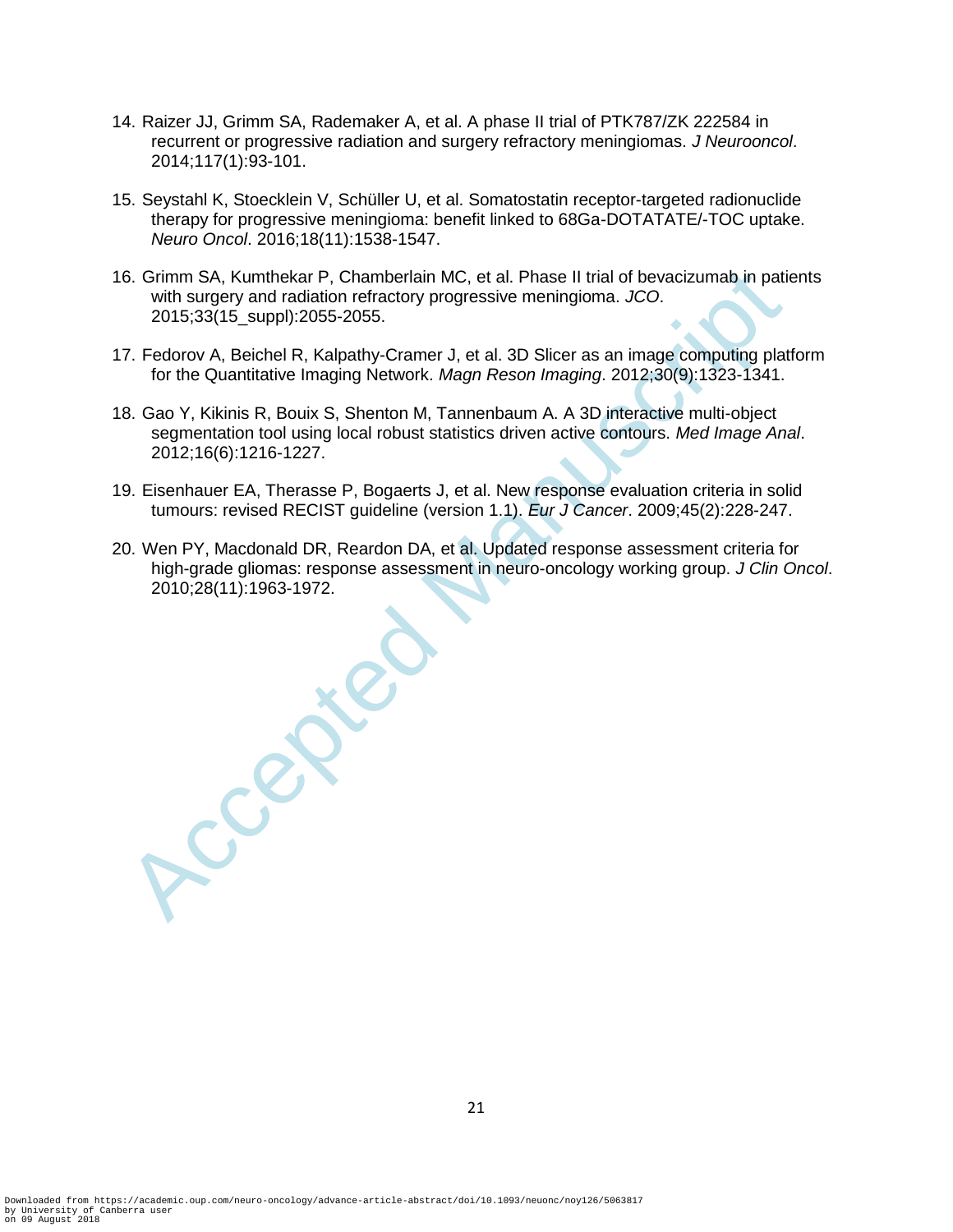#### Table 1 Patient Characteristics

|                                             | Total (N=93) | WHO grade $I(N=14)$ | WHO grade II (N=53) | WHO grade III (N=26) |
|---------------------------------------------|--------------|---------------------|---------------------|----------------------|
| Age; median (range) year                    | 51 (12-88)   | 39 (26-81)          | 52(29-88)           | 55(12-85)            |
| Number of prior surgical resection(s);      |              |                     |                     |                      |
| median (range)                              | $2(1-12)$    | $1.5(1-4)$          | $2(1-8)$            | $1(1-12)$            |
| Patients with >= 1 Prior fractionated       |              |                     |                     |                      |
| radiation treatment                         | 52           | 8                   | 30                  | 14                   |
| Patients with > =1 prior stereotactic       |              |                     |                     |                      |
| radiosurgery                                | 14           | 1                   | 8                   | 5                    |
| Patients with 1 prior medical therapy       | 8            | $\mathbf{0}$        | 6                   | $\overline{2}$       |
| <b>Systemic Therapy received during</b>     |              |                     |                     |                      |
| imaging assessment                          |              |                     |                     |                      |
| Bevacizumab (monotherapy)                   | 29           | 6                   | 15                  | 9                    |
| Bevacizumab (combination therapy) $\dagger$ | 3            | $\mathbf 0$         | 2                   | 1                    |
| Vatalanib                                   | 12           | $\mathbf 0$         | 8                   | 4                    |
| Pasireotide                                 | 10           | $\overline{2}$      | $5^{\circ}$         | 3                    |
| Imatinib                                    | 7            | $\Omega$            | 5                   | 2                    |
| <b>Sunitinib</b>                            | 7            | 0                   | 5                   | 2                    |
| Doxorubicin                                 | 7            | 1                   | 4                   | 2                    |
| Other*                                      | 18           | 5                   | 9                   | 4                    |
| median PFS (days)                           | 315          | 411                 | 251                 | 118                  |
| median OS (days)                            | 976          | 1070                | 889                 | 776                  |
|                                             |              |                     |                     |                      |

**ⱡ bevacizumab combination** etoposide (1), doxorubicin (2)

Accepted Manuscript

**\*Other threatment** 90Y DOTATOC 177-Lu DOTATATE (1), Y-90-DOTATOC (3), Y-90-DOTATOC/Somato (1), 177-Lu DOTATATE (5), octreotid (3), lanreotide (2), temozolomide (1),

Cyclophosphamide/Carboplatin/Etoposide/Vincristine (1), Mifepriston (1)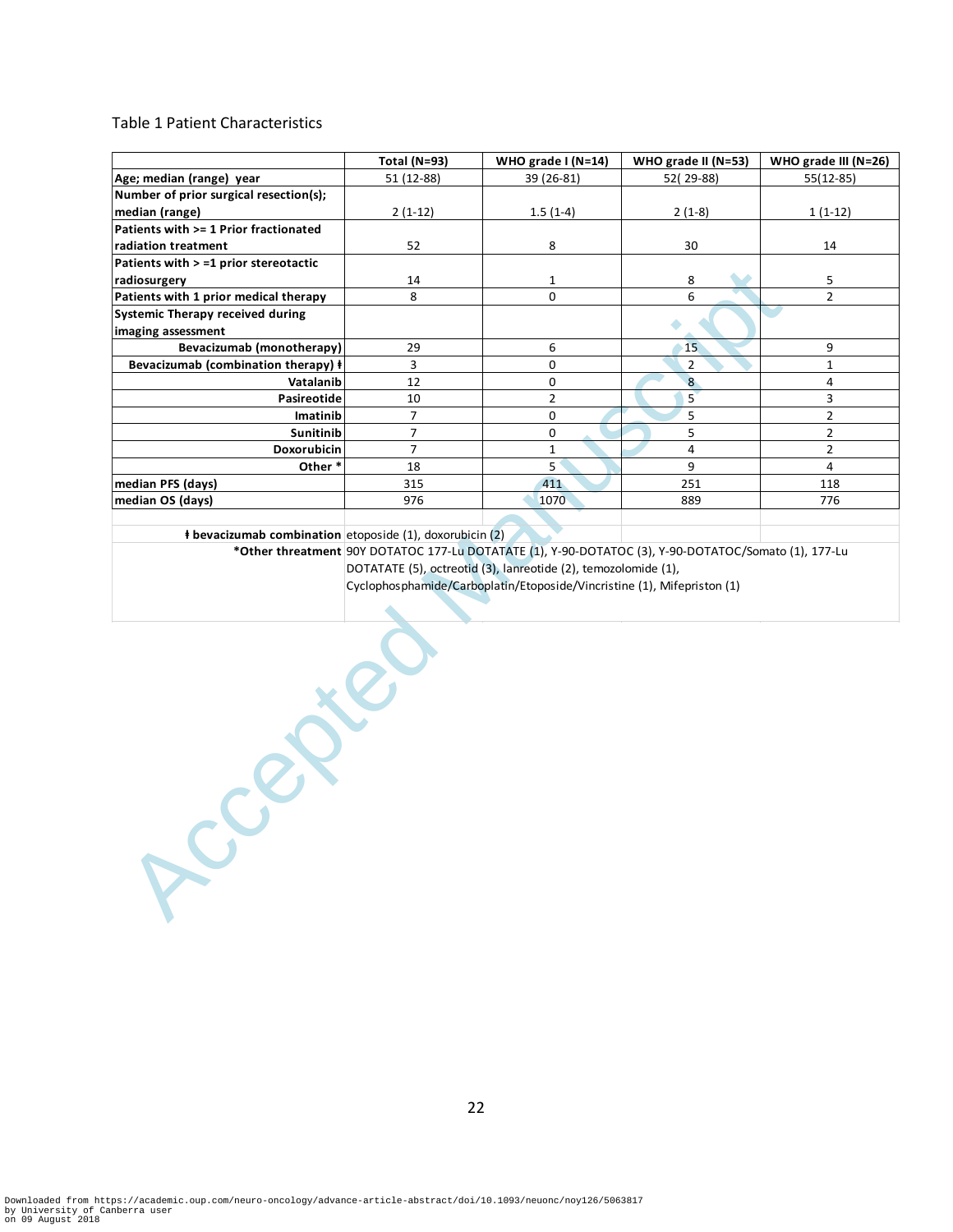| Hazard Ratio (95% CI)<br>Hazard Ratio (95% CI)<br>P value<br>P value<br>43%<br>$2.37(1.21 - 4.63)$<br>$3.24(1.49 - 7.01)$<br>0.011<br>48%<br>0.003<br>46%<br>$2.40(1.23 - 4.69)$<br>0.009<br>49%<br>$3.23(1.49 - 7.00)$<br>0.003<br>47%<br>$2.58(1.31 - 5.07)$<br>0.006<br>49%<br>$3.24(1.49 - 7.00)$<br>0.002<br>49%<br>$2.32(1.18 - 4.55)$<br>0.014<br>51%<br>$2.87(1.33 - 6.20)$<br>0.007<br>$1.80(0.91 - 3.55)$<br>0.091<br>$2.23(0.81 - 3.67)$<br>53%<br>56%<br>0.045<br>$1.69(0.87 - 3.27)$<br>$2.59(1.20 - 5.60)$<br>45%<br>0.12<br>49%<br>50%<br>0.45<br>54%<br>$1.28(0.66 - 2.50)$<br>$1.84(0.85 - 3.96)$<br>0.12<br>45%<br>$2.02$ (1.04 - 3.92)<br>0.039<br>49%<br>$2.01(0.94 - 4.27)$<br>0.06<br>53%<br>0.10<br>54%<br>0.21<br>$1.75(0.89 - 3.43)$<br>$1.61(0.75 - 3.49)$<br>$2.42$ (1.25 - 4.71)<br>$2.25(1.08 - 4.68)$<br>43%<br>0.008<br>47%<br>$1.76(0.90 - 3.42)$<br>52%<br>2.49 (1.15 - 5.39)<br>52%<br>0.095<br>0.02 | 60 % increase Volume<br>50 % increase Volume<br>40 % increase Volume<br>30% increase Volume<br>20% increase Volume<br>25% increase 2D<br>15% increase 2D<br>20 % increase 1D<br>10 % increase 1D<br>10 mm increase in 1D<br>5 mm increase in 1D | Criteria | Progression <= 6 month; | <b>Overall Survival</b> |  | Progression <= 12 month; | <b>Overall Survival</b> |  |  |
|----------------------------------------------------------------------------------------------------------------------------------------------------------------------------------------------------------------------------------------------------------------------------------------------------------------------------------------------------------------------------------------------------------------------------------------------------------------------------------------------------------------------------------------------------------------------------------------------------------------------------------------------------------------------------------------------------------------------------------------------------------------------------------------------------------------------------------------------------------------------------------------------------------------------------------------|-------------------------------------------------------------------------------------------------------------------------------------------------------------------------------------------------------------------------------------------------|----------|-------------------------|-------------------------|--|--------------------------|-------------------------|--|--|
| 0.015<br>0.009                                                                                                                                                                                                                                                                                                                                                                                                                                                                                                                                                                                                                                                                                                                                                                                                                                                                                                                         |                                                                                                                                                                                                                                                 |          | N=88 alive at 6 months  |                         |  | N=81 alive at 12 months  |                         |  |  |
|                                                                                                                                                                                                                                                                                                                                                                                                                                                                                                                                                                                                                                                                                                                                                                                                                                                                                                                                        |                                                                                                                                                                                                                                                 |          |                         |                         |  |                          |                         |  |  |
|                                                                                                                                                                                                                                                                                                                                                                                                                                                                                                                                                                                                                                                                                                                                                                                                                                                                                                                                        |                                                                                                                                                                                                                                                 |          |                         |                         |  |                          |                         |  |  |
|                                                                                                                                                                                                                                                                                                                                                                                                                                                                                                                                                                                                                                                                                                                                                                                                                                                                                                                                        |                                                                                                                                                                                                                                                 |          |                         |                         |  |                          |                         |  |  |
|                                                                                                                                                                                                                                                                                                                                                                                                                                                                                                                                                                                                                                                                                                                                                                                                                                                                                                                                        |                                                                                                                                                                                                                                                 |          |                         |                         |  |                          |                         |  |  |
|                                                                                                                                                                                                                                                                                                                                                                                                                                                                                                                                                                                                                                                                                                                                                                                                                                                                                                                                        |                                                                                                                                                                                                                                                 |          |                         |                         |  |                          |                         |  |  |
|                                                                                                                                                                                                                                                                                                                                                                                                                                                                                                                                                                                                                                                                                                                                                                                                                                                                                                                                        |                                                                                                                                                                                                                                                 |          |                         |                         |  |                          |                         |  |  |
|                                                                                                                                                                                                                                                                                                                                                                                                                                                                                                                                                                                                                                                                                                                                                                                                                                                                                                                                        |                                                                                                                                                                                                                                                 |          |                         |                         |  |                          |                         |  |  |
|                                                                                                                                                                                                                                                                                                                                                                                                                                                                                                                                                                                                                                                                                                                                                                                                                                                                                                                                        |                                                                                                                                                                                                                                                 |          |                         |                         |  |                          |                         |  |  |
|                                                                                                                                                                                                                                                                                                                                                                                                                                                                                                                                                                                                                                                                                                                                                                                                                                                                                                                                        |                                                                                                                                                                                                                                                 |          |                         |                         |  |                          |                         |  |  |
|                                                                                                                                                                                                                                                                                                                                                                                                                                                                                                                                                                                                                                                                                                                                                                                                                                                                                                                                        |                                                                                                                                                                                                                                                 |          |                         |                         |  |                          |                         |  |  |
|                                                                                                                                                                                                                                                                                                                                                                                                                                                                                                                                                                                                                                                                                                                                                                                                                                                                                                                                        |                                                                                                                                                                                                                                                 |          |                         |                         |  |                          |                         |  |  |

Table 2. Progression status at 6-month and 12-month landmarks versus residual overall survival.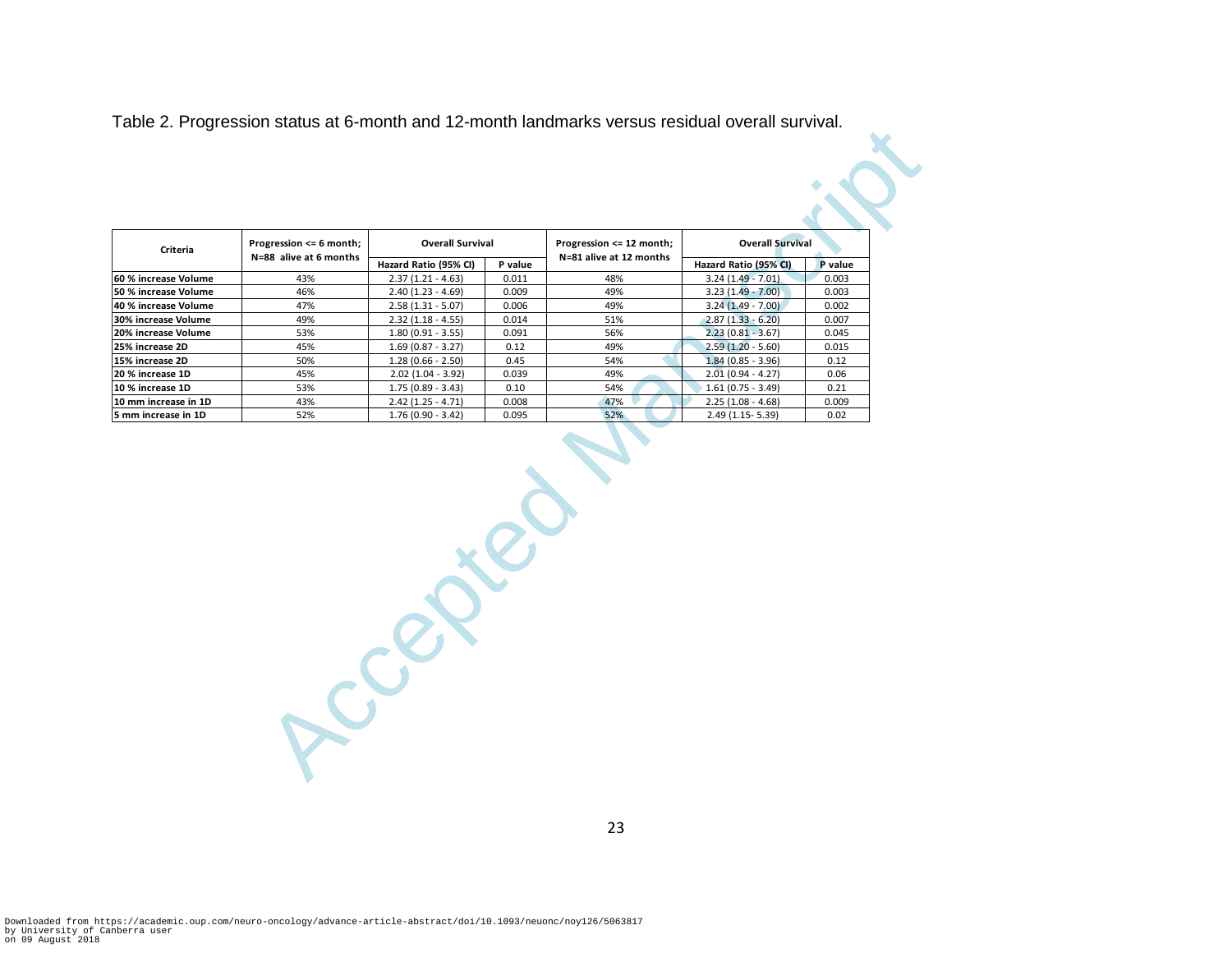Table 3. Response status according to imaging criteria versus residual overall survival at 6-month and 12-month landmarks.

| Response <= 6 month;<br>Criteria | <b>Overall Survival</b> |                          | Response <= 12 month; | <b>Overall Survival</b> |                       |         |
|----------------------------------|-------------------------|--------------------------|-----------------------|-------------------------|-----------------------|---------|
|                                  | N=88 alive at 6 months  | Hazard Ratio (95% CI)    | P value               | N=81 alive at 12 months | Hazard Ratio (95% CI) | P value |
| 65 % reduction in Volume         | 3%                      | $0.48$ ( $0.065 - 3.5$ ) | 0.47                  | 4%                      | $0.56(0.076 - 4.14)$  | 0.57    |
| 40% reduction in Volume          | 7%                      | $0.55(0.13 - 2.31)$      | 0.42                  | 9%                      | $0.93(0.28 - 3.07)$   | 0.91    |
| 20% reduction in Volume          | 11%                     | $0.66$ (0.23 - 1.88)     | 0.44                  | 12%                     | $0.57(0.17 - 1.89)$   | 0.36    |
| 50% reduction in 2D              | 8%                      | $1.98(0.76 - 5.10)$      | 0.16                  | 7%                      | $2.14(0.74 - 6.16)$   | 0.16    |
| 25% reduction in 2D              | 10%                     | $1.06(0.49 - 2.26)$      | 0.87                  | 14%                     | $0.96(0.42 - 2.19)$   | 0.93    |
| 20 % reduction in 1D             | 11%                     | $0.36(0.11 - 1.18)$      | 0.09                  | 10%                     | $0.53(0.18 - 1.55)$   | 0.24    |
| 10 % reduction in 1D             | 19%                     | $0.64$ (0.29 - 1.42)     | 0.28                  | 20%                     | $0.56(0.24 - 1.32)$   | 0.69    |
| 10 mm reduction in 1D            | 10%                     | $0.48$ (0.17 - 1.38)     | 0.17                  | 8%                      | $0.69$ (0.26 - 1.83)  | 0.46    |
| 5 mm reduction in in 1D          | 14%                     | $0.63(0.28 - 1.45)$      | 0.28                  | 12%                     | $0.63$ (0.25-1.55)    | 0.31    |
|                                  |                         |                          |                       |                         |                       |         |
|                                  |                         |                          |                       |                         |                       |         |

24